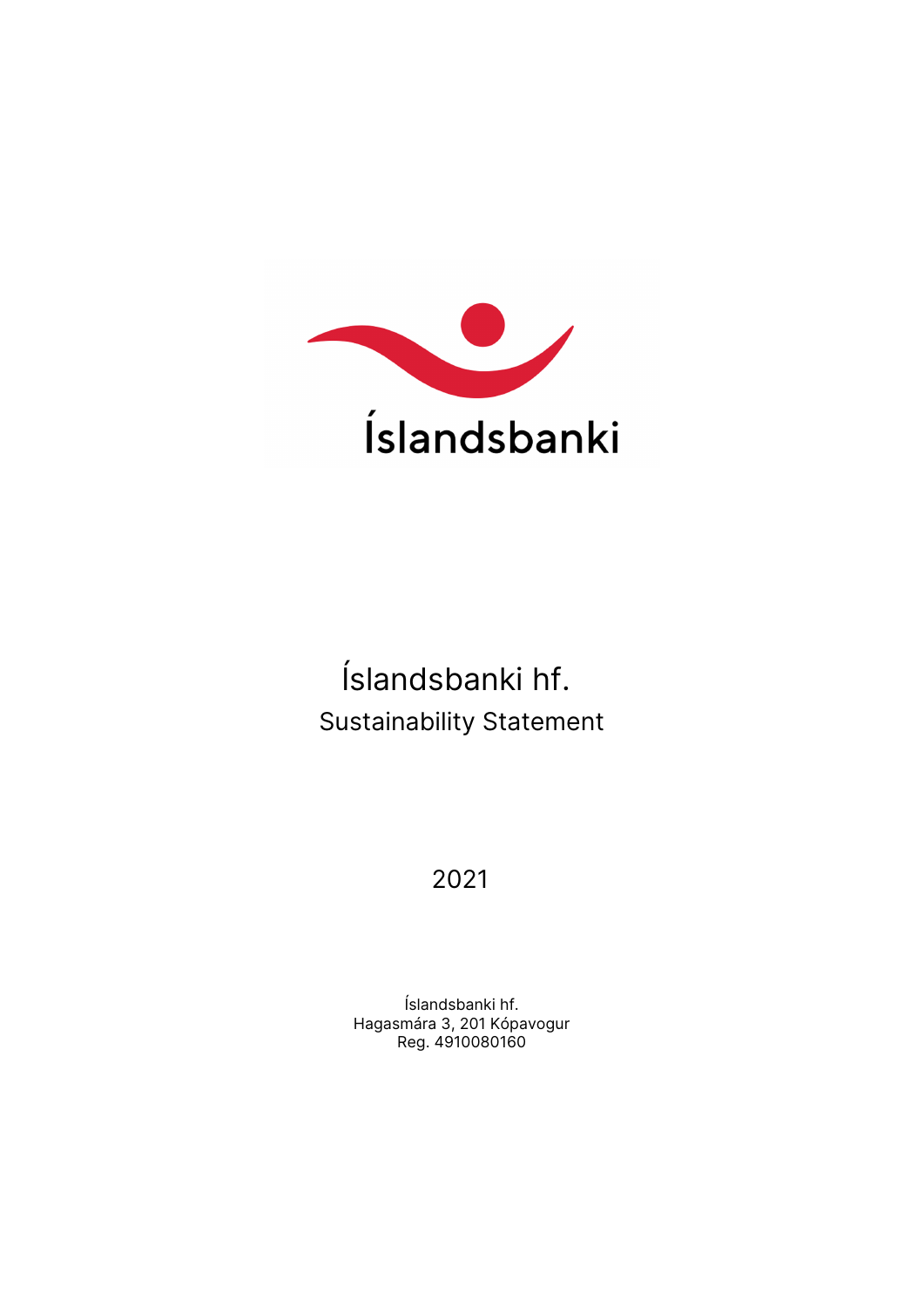# Content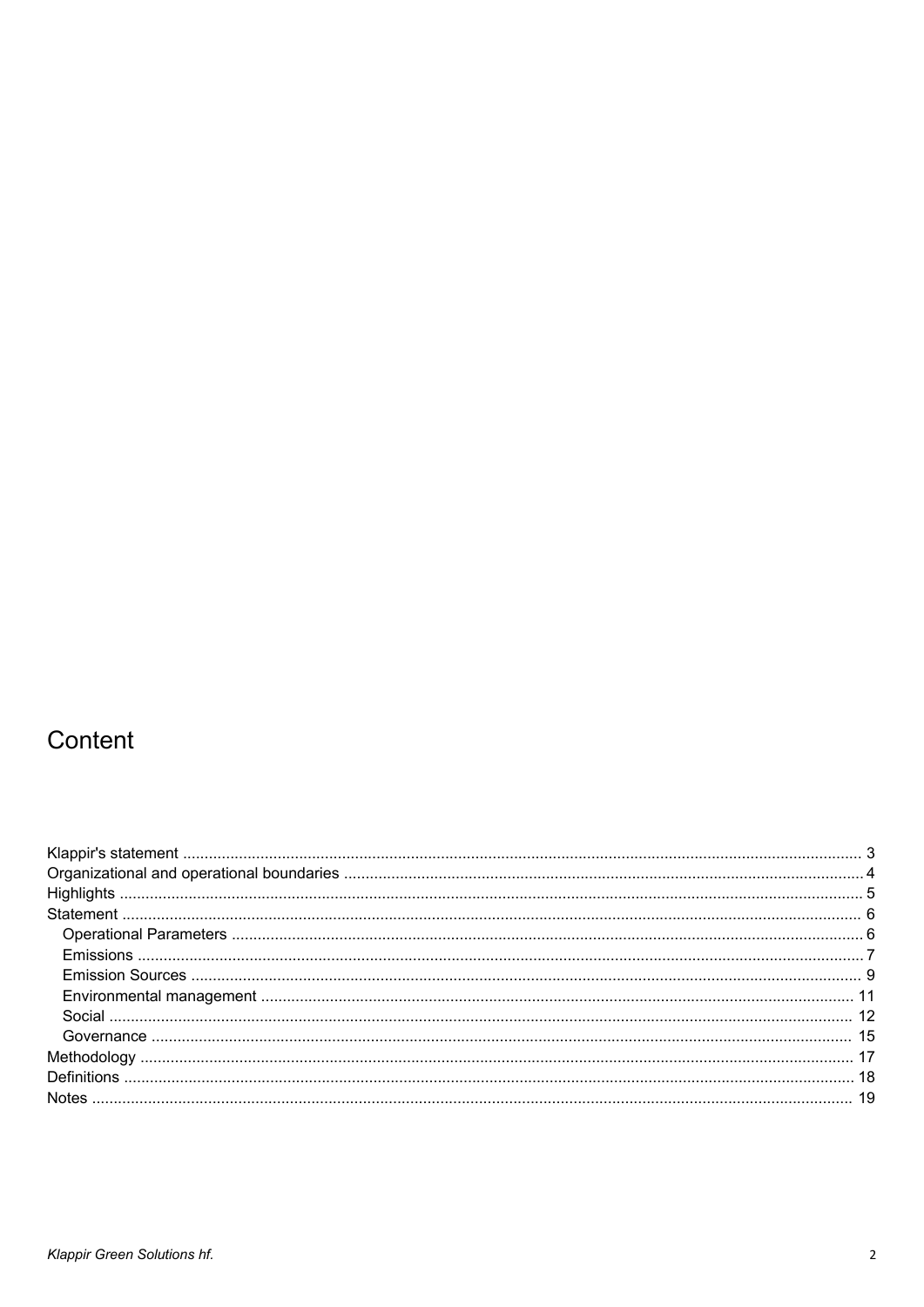### <span id="page-2-0"></span>Klappir's statement

Íslandsbanki's 2021 sustainability statement reflects the ESG Reporting Guide 2.0 issued by Nasdaq in 2019. These guidelines are based on recommendations made in 2015 by the United Nations, the Sustainable Stock Exchange Initiative, and the World Federation of Exchange. Reference is also made to the GRI Standard (Global Reporting Initiative, GRI100-400) and its Reporting Principles (P1-10) of the United Nations Global Compact (UNGC).

Klappir has assisted with the sustainability statement. The statement is based on information which the Klappir sustainability platform has gathered throughout the year. The sustainability statement contains key information on environmental, social, and governance aspects in Íslandsbanki's operations. Klappir planned and conducted the work in accordance with the principles of the Greenhouse Gas Protocol standards (Relevance, Accuracy, Completeness, Consistency, Transparency).

Klappir has reviewed and assessed Íslandsbanki's data with accuracy and the best available information at this time, excluding the social and governance data. Klappir is not responsible for any investment decisions based on the information presented in this statement.

February 8 2022, Reykjavík

Jón Ágúst Þorsteinsson Ph.D. CEO, Klappir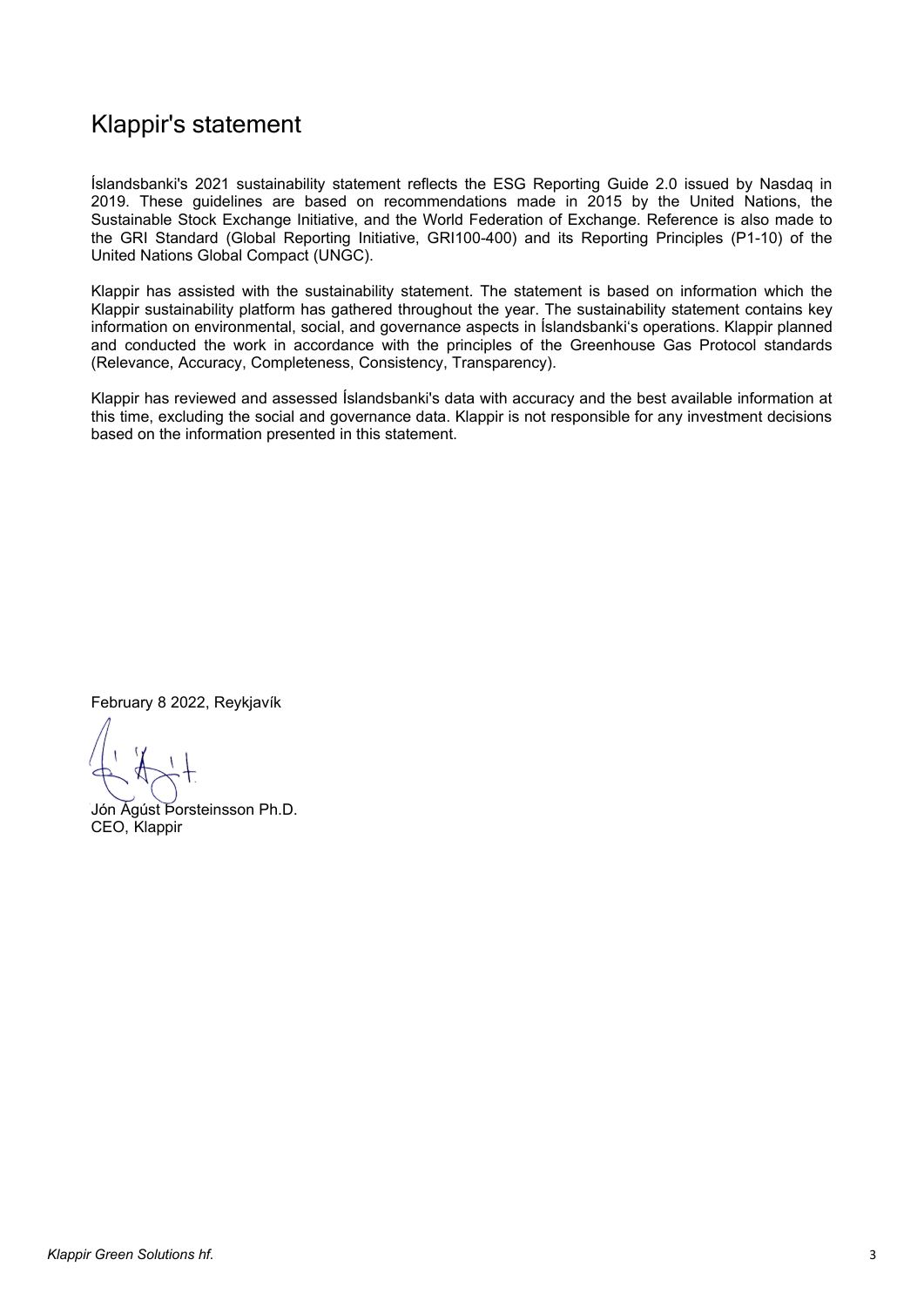### <span id="page-3-0"></span>Organizational and operational boundaries

#### **About Íslandsbanki**

Íslandsbanki's Sustainability Policy aims at making the Bank a model of exemplary operations in the Icelandic business community, based on internationally recognised environmental, social, and governance (ESG) criteria. The Bank aims to be a leader in the area of sustainable development and a catalyst for positive social action, moving Iceland forward by empowering its customers to succeed. To this end, the Bank intends to initiate broad collaboration on responsible business practices that both contribute to sustainable development in the Icelandic economy and support the Icelandic Government's Climate Action Plan, while also supporting the UN Sustainable Development Goals. Íslandsbanki is a universal bank and a leader in financial services in Iceland. Type of products and services include savings, lending, payment services and investment banking services. The bank has an asset management focused subsidiary. The Bank lends to companies and individuals with a 25- 40% market share across all domestic business segments. Loans to individuals constitute most of the lending in the banking portfolio (48%), followed by commerce and services (15%), seafood (11%), real estate (10%) and industrial and transport (8%) as of 4Q2021. 88% of loans to individuals are mortgages. Furthermore, Íslandsbanki has 37% market share in SME banking in Iceland.

#### **Organizational Boundaries**

The "Operational Control" methodology has been chosen to report on Íslandsbanki's emissions. According to the "Operational Control" methodology, companies should account for 100 percent of greenhouse gas emissions from operations under their control. They should not account for greenhouse gas emissions from operations that it has no control over, even though it has a vested interest in their operations.

Íslandsbanki's statement covers the parent company Íslandsbanki hf. Currently the fully owned subsidiaries Íslandssjóðir, Allianze and Íslandsbanki's newly opened development center in Poland are not included in the statement. The bank will work towards including emissions from the subsidiaries in the coming year.

#### **Operational Boundaries**

The following categories of each scope defined below are included in the bank's emissions for 2021. Although Íslandsbanki has started reporting on Finance Emissions (Scope 3 downstream emissions from products and services) the results are not included in this statement. Due to reliance on data from corporate customers the Finance emissions for 2021 will be published later in the year 2022. Further information on each category can be found in the Definitions chapter on page 19.

**Scope 1** Mobile combustion

**Scope 2** Electricity and heating

#### **Scope 3 Upstream**

3.1. Purchased goods and services

Including emissions from the purchasing of electronics and furniture from the bank's largest suppliers, emissions from printed paper, food for the bank's canteen, and electricity used for data centers. 3.2. Capital goods

Includes emissions from the purchasing of new cars in the year 2021. Íslandsbanki purchased four new cars, three electric and one hybrid.

- 3.3. Fuel and energy related activities
- 3.4. Upstream transportation and distribution
- 3.5. Waste generated in operations
- 3.6. Business travel
- 3.7. Employee commuting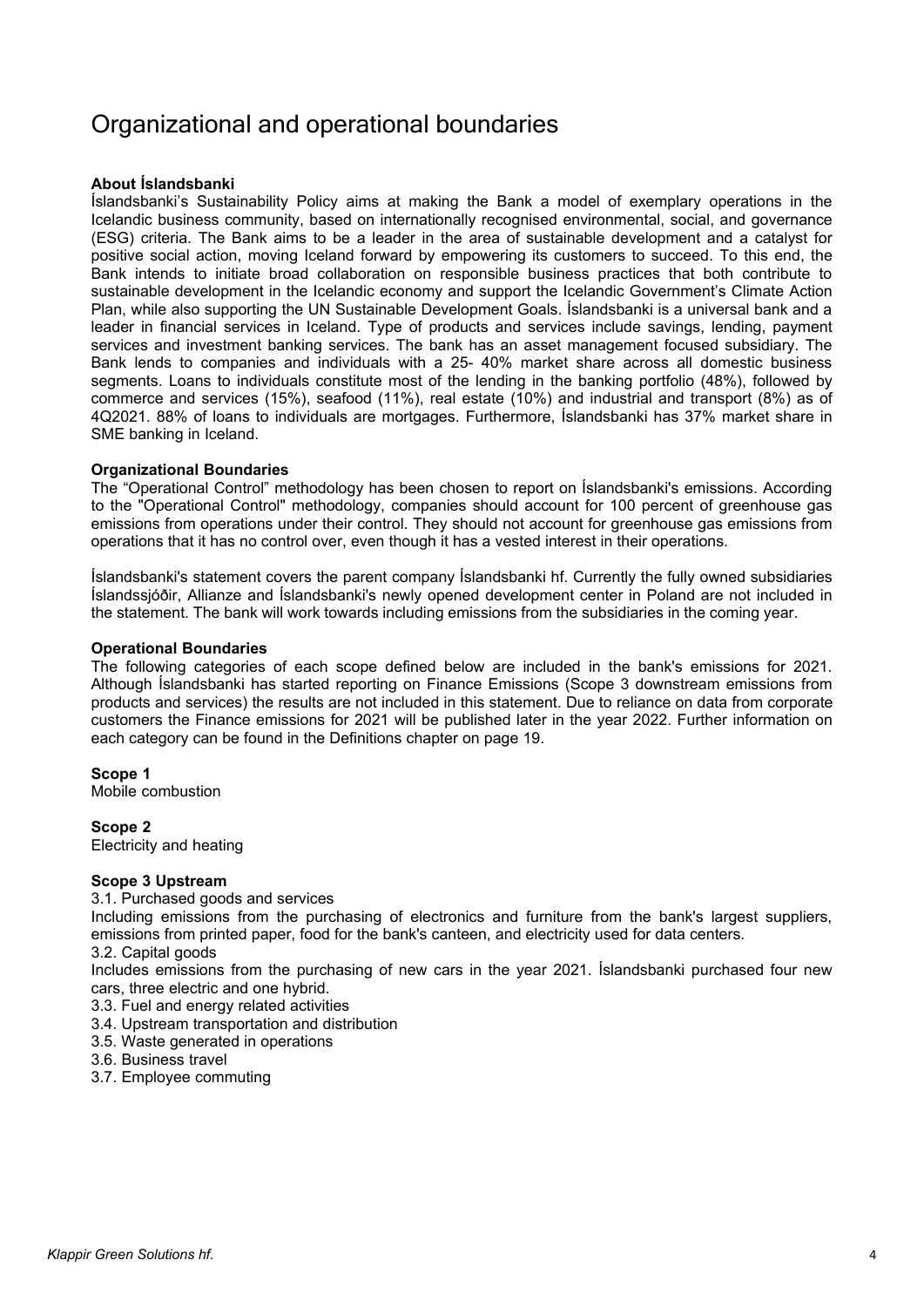# <span id="page-4-0"></span>**Highlights**

*Greenhouse Gas Emissions:* Íslandsbanki's Total emissions were 723.1 tCO<sub>2</sub>e in 2021. Scope 1 and 2 emissions amounted to 110.9 tCO<sub>2</sub>e. Total GHG emissions of comparable factors fell by 20% from 475 to 381 tCO<sub>2</sub>e.

*Increased scope since last statement:* Íslandsbanki accounted for emissions from the following categories for the first time this year: Fuel and energy related emissions, electricity usage of data centers, cars purchased in the year, and food purchased for the bank's canteen. The total emissions from these factors amounted to 341 tCO<sub>2</sub>e.

*Carbon offset:* Íslandsbanki has offset their operations in full with certified emissions reduction units from CDM while also contributing to voluntary compensation through the restoration of wetlands.

*Energy usage:* Íslandsbanki's total energy usage was 6,244,389 kwh in 2021. Energy usage includes electricity, hot water and fuel usage. Thereof, indirect energy usage from hot water and electricity consumption amounted to 6,022,618 kWh.

*Waste management:* Total emissions from waste generated in operations fell by 44%, mainly due to increase in percentage of waste recycled from 59% to 70%.

*Largest emission source:* The largest emission source of Íslandsbanki in the year 2021 were emissions from food purchased for the bank's canteen, totalling 249 tCO<sub>2</sub>e.

*Updates impacting 2020 figures:* The emission factors for fuel were updated after the 2020 statement was published due to better information being available on the ratio of biofuels mixed with petrol and diesel. Emissions in scope 2 are updated every year as estimates are made for the end of the year for those branches which do not have automatic electricity and heating meters. Estimates are not made for foreclosed properties and thus late meter readings, if any, are added the following year. Due to the large changes in coefficients for electronic purchases due to higher data quality, the emissions of purchased electronics were updated. Emissions for paper purchased was also updated as more accurate information became available on the amount of paper printed in 2020. Emissions for employee commuting were updated with an updated employee count from Íslandsbanki for 2020.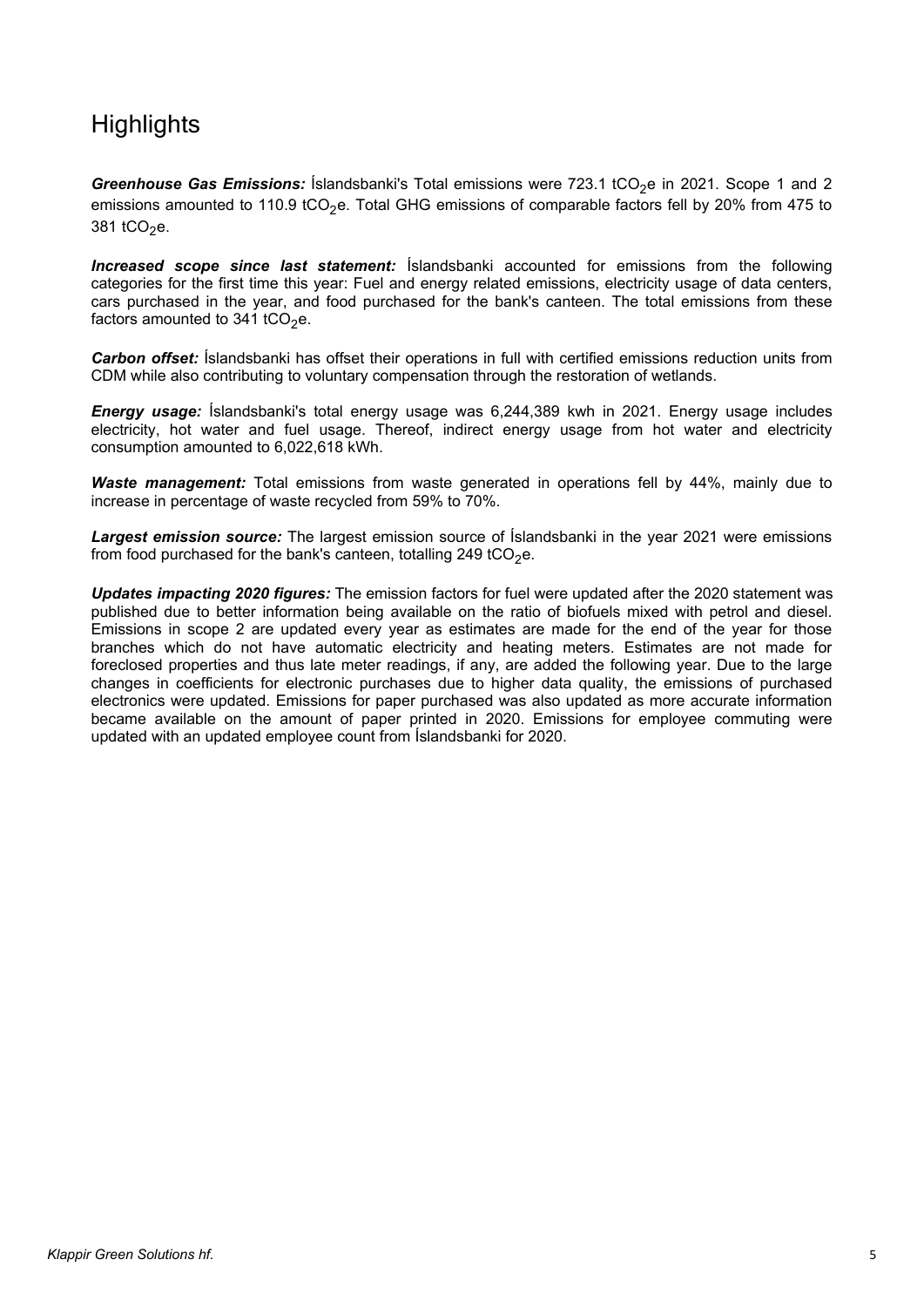# <span id="page-5-1"></span><span id="page-5-0"></span>**Statement**

#### **Operational Parameters**

| <b>Operational Parameters</b>           | Unit           | 2020      | 2021         |
|-----------------------------------------|----------------|-----------|--------------|
| <b>Total Revenue</b>                    | billion ISK    | 42.21     | 48.15        |
| <b>Total Equity</b>                     | billion ISK    | 182.69    | 210.45       |
| Number of full time equivalent employee | <b>FTEs</b>    | 745.0 [1] | 731.0        |
| Total space for own operation           | m <sup>2</sup> | 17,294.0  | 16,791.0 [2] |
| Total space for own operation           | m <sup>3</sup> | 60.800.0  | 59,743.0 [2] |
|                                         |                |           |              |

| <b>GhG emission intensity</b>                                                                         | Unit                               | 2020     | 2021     |
|-------------------------------------------------------------------------------------------------------|------------------------------------|----------|----------|
| GhG emissions per megawatt-hour consumed                                                              | kgCO <sub>2</sub> e/MWh            | 63.2     | 115.8    |
| GhG emissions per full-time equivalent (FTEe)<br>employee                                             | kgCO <sub>2</sub> e/FTEs           | 637.88   | 989.14   |
| GhG emissions per unit of revenue                                                                     | kgCO <sub>2</sub> e/billion        | 11.258.7 | 15,016.9 |
| GhG emissions per unit of equity                                                                      | kgCO <sub>2</sub> e/billion        | 2,601.2  | 3,435.8  |
| GhG emissions per unit of space (m <sup>2</sup> )                                                     | kqCO <sub>2</sub> e/m <sup>2</sup> | 27.48    | 43.06    |
| GhG emissions per unit of space $(m3)$                                                                | kqCO <sub>2</sub> e/m <sup>3</sup> | 7.82     | 12.10    |
| Needee, Fail INCC: D7, Dalchi, 205, 4 JCDC: 12 CACD: Ceneral Jesus / CUC Emissione, Freray Mensgement |                                    |          |          |

Nasdaq: E2|UNGC: P7, P8|GRI: 305-4 |SDG: 13|SASB: General Issue / GHG Emissions, Energy Management

| <b>Energy intensity</b>                                                            | Unit               | 2020     | 2021    |
|------------------------------------------------------------------------------------|--------------------|----------|---------|
| Energy per full-time equivalent (FTEe)<br>employee                                 | kWh/FTEs           | 10.088.1 | 8.542.3 |
| Energy per unit of revenue                                                         | kWh/billion ISK    | 178.058  | 129,686 |
| Energy per square meter                                                            | kWh/m <sup>2</sup> | 434.6    | 371.9   |
| Energy per cubic meter                                                             | kWh/m <sup>3</sup> | 123.6    | 104.5   |
| Nasdaq: E4 UNGC: P7, P8 GRI: 302-3 SDG: 12 SASB: General Issue / Energy Management |                    |          |         |

| <b>Waste intensity</b>                                  | Unit           | 2020    | 2021    |
|---------------------------------------------------------|----------------|---------|---------|
| Total waste per full-time equivalent (FTEe)<br>employee | kg/FTEs        | 121.9   | 125.4   |
| Total waste per unit of revenue                         | kg/billion ISK | 2.152.4 | 1.904.1 |
|                                                         |                |         |         |

| Key performance indicators                | Unit  | 2020 | 2021  |
|-------------------------------------------|-------|------|-------|
| Total GHG emissions of comparable factors | .CO2e | ، ب  | 382.5 |
|                                           |       |      |       |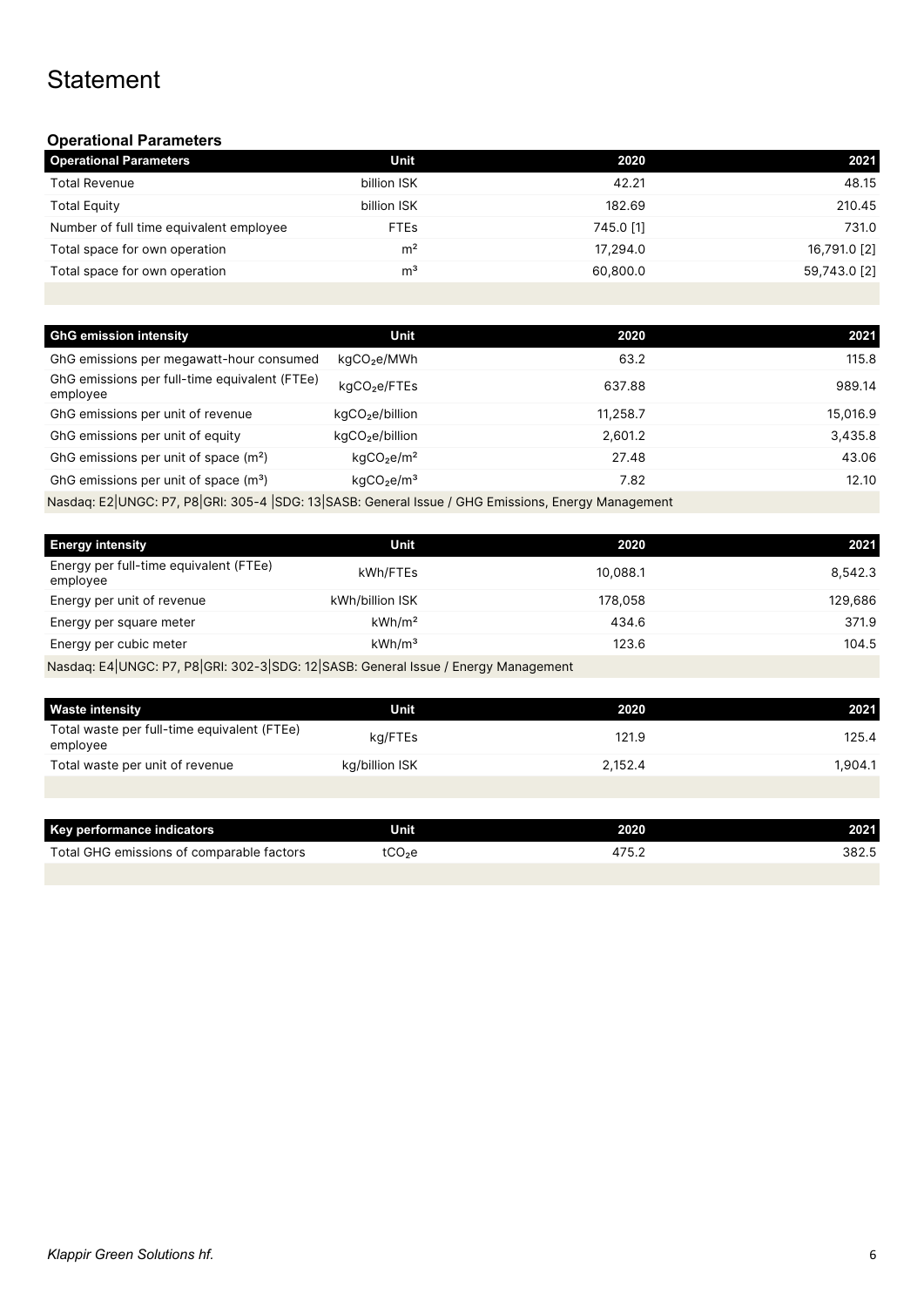#### <span id="page-6-0"></span>**Emissions**

| <b>Carbon offset</b>                                                            | Unit               | 2020    | 2021    |
|---------------------------------------------------------------------------------|--------------------|---------|---------|
| Total emissions offset                                                          | tCO <sub>2</sub> e | 1.022.0 | 1.050.0 |
| Emissions offset by wetland restoration                                         | tCO <sub>2</sub> e | 500.0   | 300.0   |
| Certified Emission Reduction units issued by<br>the Clean Development Mechanism | tCO <sub>2</sub> e | 522.0   | 750.0   |

| <b>Greenhouse Gas Emissions</b> | Unit               | 2020  | 2021  |
|---------------------------------|--------------------|-------|-------|
| Scope 1                         | tCO <sub>2</sub> e | 68.8  | 54.2  |
| Scope 2 (location-based)        | tCO <sub>2</sub> e | 67.4  | 56.7  |
| Scope 1 and 2                   | tCO <sub>2</sub> e | 136.2 | 110.9 |
| Scope 3                         | tCO <sub>2</sub> e | 339.0 | 612.2 |
| Total operational GhG emissions | tCO <sub>2</sub> e | 475.2 | 723.1 |

Nasdaq: E1|UNGC: P7|GRI: 305-1,305-2,305-3|SASB: General Issue / GHG Emissions|TCFD: Metrics & Targets

| Scope 1 - Details      | Unit               | 2020 | 2021 |
|------------------------|--------------------|------|------|
| Total emissions        | tCO <sub>2</sub> e | 68.8 | 54.2 |
| Mobile fuel combustion | tCO <sub>2</sub> e | 68.8 | 54.2 |

| Scope 2 - Details | <b>Unit</b>        | 2020 | 2021 |
|-------------------|--------------------|------|------|
| Total emissions   | tCO <sub>2</sub> e | 67.4 | 56.7 |
| Electricity       | tCO <sub>2</sub> e | 21.3 | 21.7 |
| Heating           | tCO <sub>2</sub> e | 46.1 | 35.1 |
|                   |                    |      |      |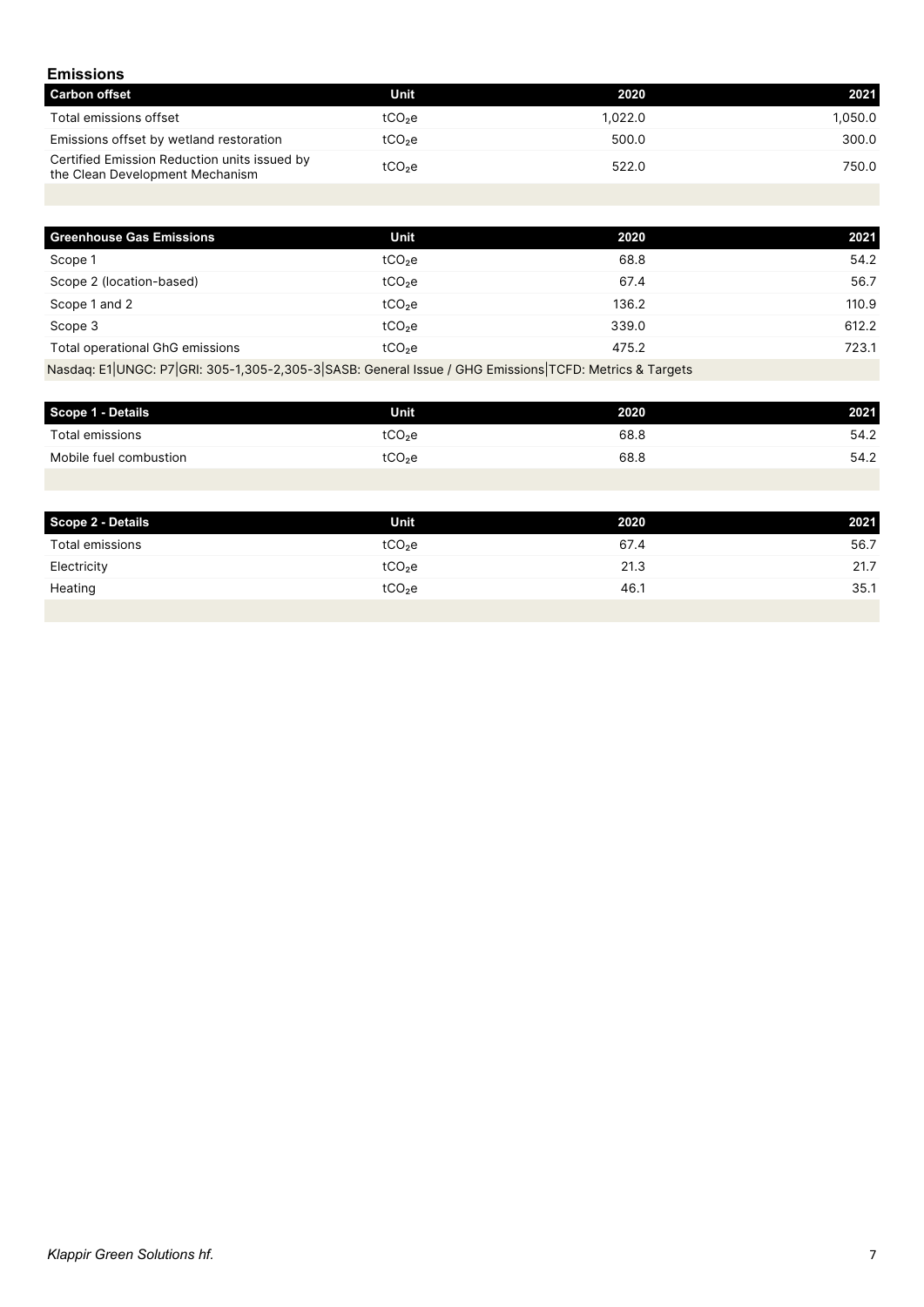| Scope 3 - Upstream emissions                            | Unit               | 2020  | 2021      |
|---------------------------------------------------------|--------------------|-------|-----------|
| Category 1: Purchased goods and services                |                    |       |           |
| Total emissions                                         | tCO <sub>2</sub> e | 117.5 | 331.6     |
| Non-production-related procurement                      | tCO <sub>2</sub> e | 117.5 | 331.6     |
| Furniture                                               | tCO <sub>2</sub> e | 13.8  | 16.0      |
| Paper                                                   | tCO <sub>2</sub> e | 9.5   | 6.7       |
| Electronic items                                        | tCO <sub>2</sub> e | 94.2  | 56.9      |
| Food for canteen                                        | tCO <sub>2</sub> e |       | 248.6 [3] |
| Electricity usage in data centers                       | tCO <sub>2</sub> e |       | 3.4[4]    |
| Category 2: Capital goods                               |                    |       |           |
| <b>Total emissions</b>                                  | tCO <sub>2</sub> e |       | 58.5      |
| Vehicles                                                | tCO <sub>2</sub> e |       | 58.5 [5]  |
| Category 3: Fuel- and energy-related activities         |                    |       |           |
| <b>Total emissions</b>                                  | tCO <sub>2</sub> e |       | 30.2 [6]  |
| Upstream emissions of purchased fuel                    | tCO <sub>2</sub> e |       | 13.9      |
| Upstream emissions of purchased electricity             | tCO <sub>2</sub> e |       | 0.7       |
| Transmission and distribution (T&D) losses              | tCO <sub>2</sub> e |       | 15.5      |
| Category 4: Upstream transportation and<br>distribution |                    |       |           |
| <b>Total emissions</b>                                  | tCO <sub>2</sub> e | 1.9   | 1.8       |
| Road transportation                                     | tCO <sub>2</sub> e | 1.9   | 1.8       |
| Category 5: Waste generated in operations               |                    |       |           |
| <b>Total emissions</b>                                  | tCO <sub>2</sub> e | 23.5  | 13.2      |
| Category 6: Business travel                             |                    |       |           |
| <b>Total emissions</b>                                  | tCO <sub>2</sub> e | 31.8  | 30.3      |
| Air travel                                              | tCO <sub>2</sub> e | 26.8  | 24.4      |
| Car travel                                              | tCO <sub>2</sub> e | 5.0   | 5.8       |
| Category 7: Employee commute                            |                    |       |           |
| <b>Total emissions</b>                                  | tCO <sub>2</sub> e | 164.3 | 146.7     |
|                                                         |                    |       |           |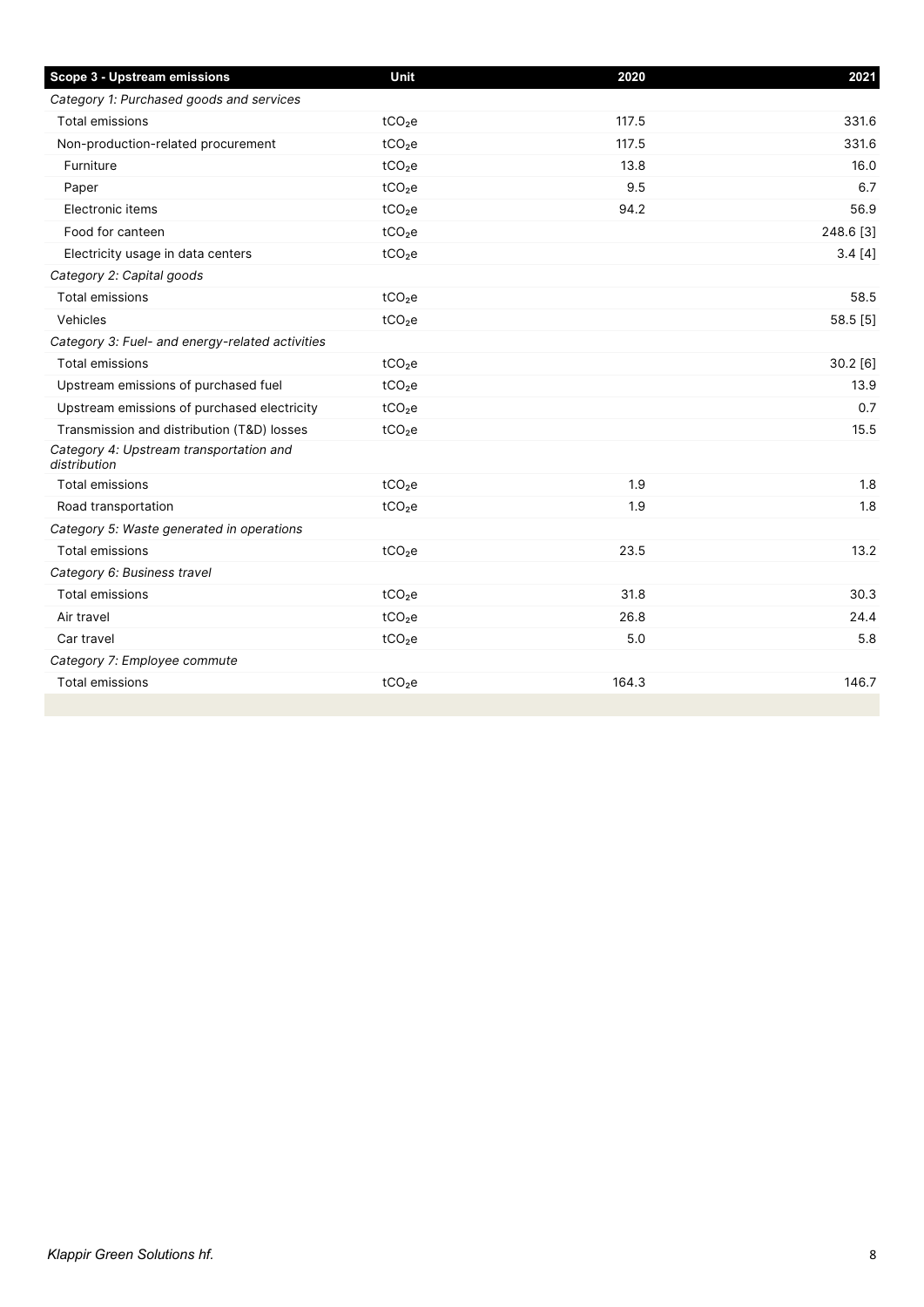#### <span id="page-8-0"></span>**Emission Sources**

| <b>Energy consumption</b>                                                                 | <b>Unit</b> | 2020      | 2021          |  |
|-------------------------------------------------------------------------------------------|-------------|-----------|---------------|--|
| Total energy consumption                                                                  | kWh         | 7,515,656 | 6,244,389     |  |
| Fossil fuels                                                                              | kWh         | 280,351   | 221,771       |  |
| Electricity                                                                               | kWh         | 2,032,042 | 2,062,330 [7] |  |
| Heating                                                                                   | kWh         | 5,203,263 | 3,960,288     |  |
| Direct energy consumption                                                                 | kWh         | 280,351   | 221,771       |  |
| Indirect energy consumption                                                               | kWh         | 7,235,305 | 6,022,618     |  |
| Nasdaq: E3 UNGC: P7, P8 GRI: 302-1, 302-2 SDG: 12 SASB: General Issue / Energy Management |             |           |               |  |

| <b>Energy mix</b>        | Unit | 2020      | 2021      |
|--------------------------|------|-----------|-----------|
| Total energy consumption | kWh  | 7,515,656 | 6,244,389 |
| Fossil fuel              | %    | 3.7%      | 3.6%      |
| Renewables               | %    | 96.3%     | 96.4%     |
| Nuclear                  | %    | 0.0%      | 0.0%      |
|                          |      |           |           |

Nasdaq: E5|GRI: 302-1|SDG: 7|SASB: General Issue / Energy Management

| <b>Fuel consumption</b> | Unit | 2020   | 2021   |
|-------------------------|------|--------|--------|
| Total fuel consumption  | kg   | 23,345 | 18,430 |
| Petrol                  | kg   | 9,433  | 8,837  |
| <b>Diesel</b>           | kg   | 13,912 | 9,593  |
|                         |      |        |        |

| <b>Water consumption</b> | Unit           | 2020     | 2021         |
|--------------------------|----------------|----------|--------------|
| Total water consumption  | m              | 177.011  | 157,982      |
| Cold water               | m              | 87.299.1 | 89,701.0     |
| Hot water                | m <sup>3</sup> | 89,711.4 | 68,280.8 [8] |
|                          |                |          |              |

Nasdaq: E6|GRI: 303-5|SDG: 6|SASB: General Issue / Water & Wastewater Management

| <b>Electricity mix</b>        | Unit | 2020      | 2021      |
|-------------------------------|------|-----------|-----------|
| Total electricity consumption | kWh  | 2,032,042 | 2,062,330 |
| Fossil fuels                  | %    | 0.0%      | 0.0%      |
| Renewables                    | %    | 100.0%    | 100.0%    |
| Nuclear                       | %    | 0.0%      | 0.0%      |
|                               |      |           |           |

| Upstream transportation and distribution | Unit  | 2020 | 2021 |
|------------------------------------------|-------|------|------|
| Total transportation and distribution    | tonne | 30   | 21   |
| Air transportation                       | tonne | 0.0  | 0.0  |
| Marine transportation                    | tonne | 0.0  | 0.0  |
| Ground transportation                    | tonne | 30   | 21   |
|                                          |       |      |      |

| <b>Waste treatment</b>       | <b>Unit</b> | 2020   | 2021   |
|------------------------------|-------------|--------|--------|
| Total waste generation       | kg          | 90,850 | 91,681 |
| Sorted waste                 | kg          | 53,643 | 64,547 |
| Unsorted waste               | kg          | 37,207 | 27,134 |
| Recycled waste               | kg          | 53,638 | 64,175 |
| Disposed waste               | kg          | 37,211 | 27,506 |
| Percentage of waste sorted   | %           | 59.0%  | 70.4%  |
| Percentage of waste recycled | %           | 59.0%  | 70.0%  |
|                              |             |        |        |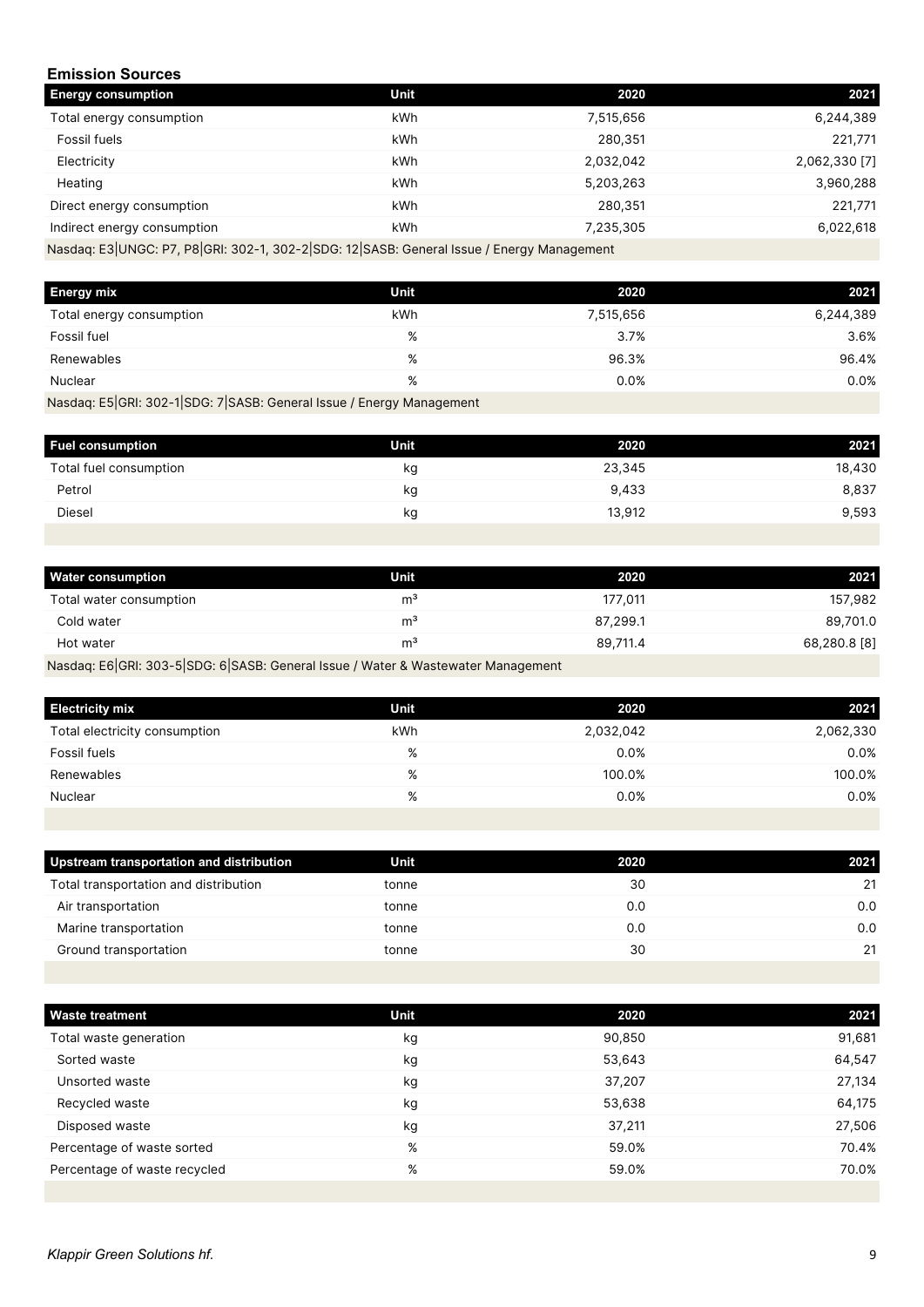| <b>Paper management</b>        | Unit  | 2020      | 2021      |
|--------------------------------|-------|-----------|-----------|
| Total weight of printed papers | kg    | 10,369.7  | 7,506.6   |
| Total amount of printed paper  | pages | 2,008,414 | 1,387,971 |
| of which color print           | pages | 343.602   | 307,085   |
| of which black/white print     | pages | 1,664,812 | 1,080,886 |
| Duplex                         | pages | 547,490   | 381,226   |
|                                |       |           |           |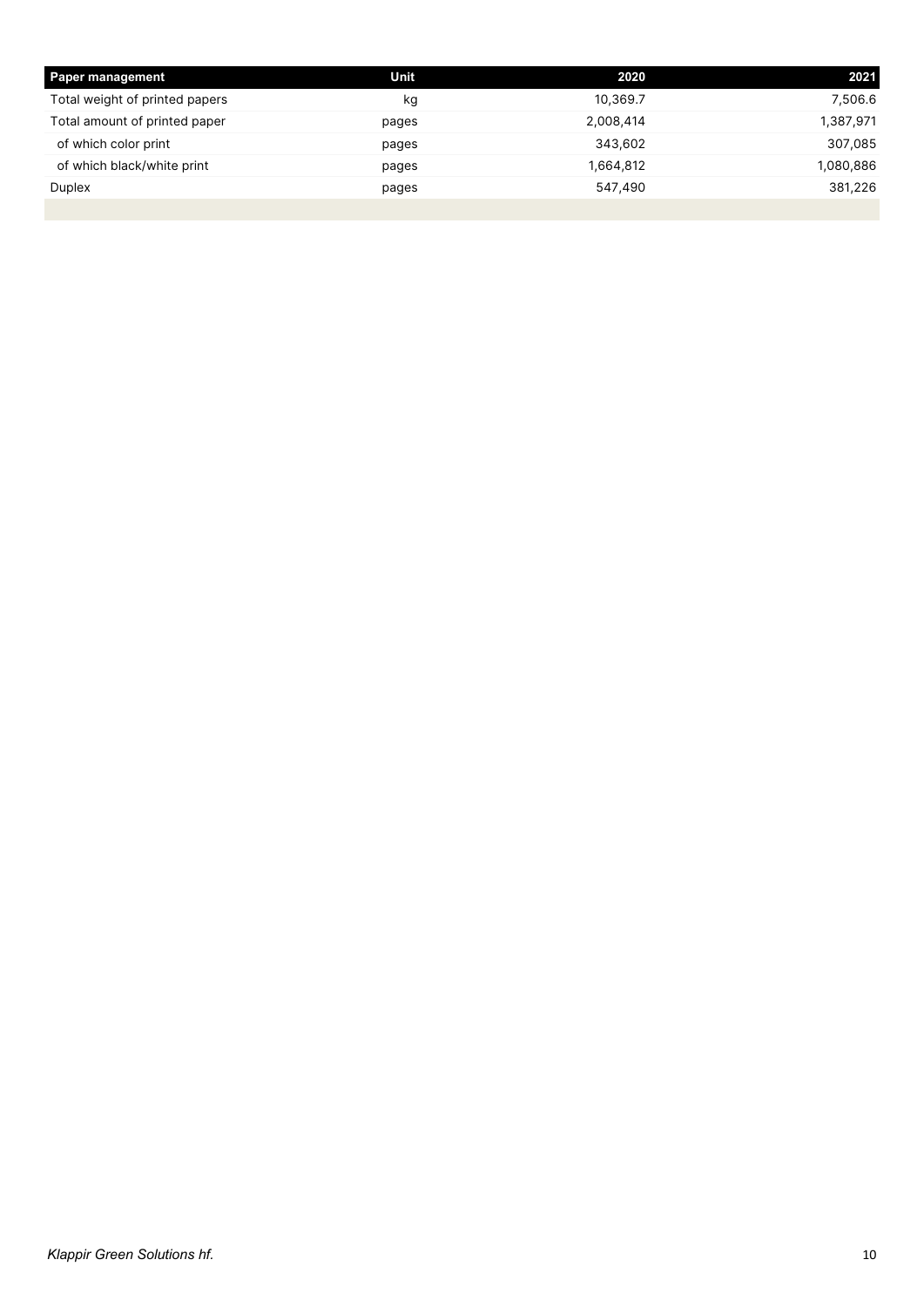#### <span id="page-10-0"></span>**Environmental management**

| <b>Environmental management</b>                                                       | Unit   | 2020 | 2021    |
|---------------------------------------------------------------------------------------|--------|------|---------|
| Does your company follow a formal<br><b>Environmental Policy?</b>                     | yes/no | Yes  | Yes [9] |
| Does your company follow specific waste.<br>water, energy, and/or recycling policies? | yes/no | No   | No.     |
| Does your company use a recognized energy<br>management system?                       | yes/no | No   | No.     |
| Nasdaq: E7 GRI: 103-2 SASB: General Issue / Waste & Hazardous Materials Management    |        |      |         |

| <b>Climate oversight</b>                                                         | Unit   | 2020 | 2021     |
|----------------------------------------------------------------------------------|--------|------|----------|
| Does your Senior Management Team oversee<br>and/or manage climate-related risks? | yes/no | Yes  | Yes [10] |
| Does your Board of Directors oversee and/or<br>manage climate-related risk?      | yes/no | Yes  | Yes [11] |

Nasdaq: E8, E9|GRI: 102-19, 102-20, 102-29, 102-30, 102-31|SASB: General Issue / Business Model Resilience, Systematic Risk Management|TCFD: Governance (Disclosure A/B)

| <b>Climate risk mitigation</b>                                                                       | Unit        | 2020 | 2021        |
|------------------------------------------------------------------------------------------------------|-------------|------|-------------|
| Total annual investment in climate-related<br>infrastructure, resilience, and product<br>development | billion ISK | 0.06 | $0.07$ [12] |

Nasdaq: E10|UNGC: P9|SASB: General Issue / Physical Impacts of Climate Change, Business Model Resilience|TCFD: Strategy (Disclosure A)

| Other environmental factors selected based<br>on sector and internal materiality assessment                                                                                                     | Unit   | 2020 | 2021     |
|-------------------------------------------------------------------------------------------------------------------------------------------------------------------------------------------------|--------|------|----------|
| Are ESG factors considered in relation to<br>lending and/or investments?                                                                                                                        | yes/no | Yes  | Yes [13] |
| Are ESG factors considered in connection with<br>the development of new and existing<br>products?                                                                                               | yes/no | Yes  | Yes [14] |
| Does the company offer employees regular<br>education on ESG factors?                                                                                                                           | yes/no | Yes  | Yes [15] |
| Has the company measured the carbon<br>footprint from its loan and investment<br>portfolios?                                                                                                    | yes/no | No   | Yes [16] |
| Has the company's board of directors<br>approved and published targets for reduction<br>of greenhouse gas emissions?                                                                            | yes/no | Yes  | Yes [17] |
| Does the company publish a discussion of<br>sustainability risk and climate risk in<br>compliance with international Task Force on<br>Climate-related Financial Disclosures (TCFD)<br>criteria? | yes/no | Yes  | Yes [18] |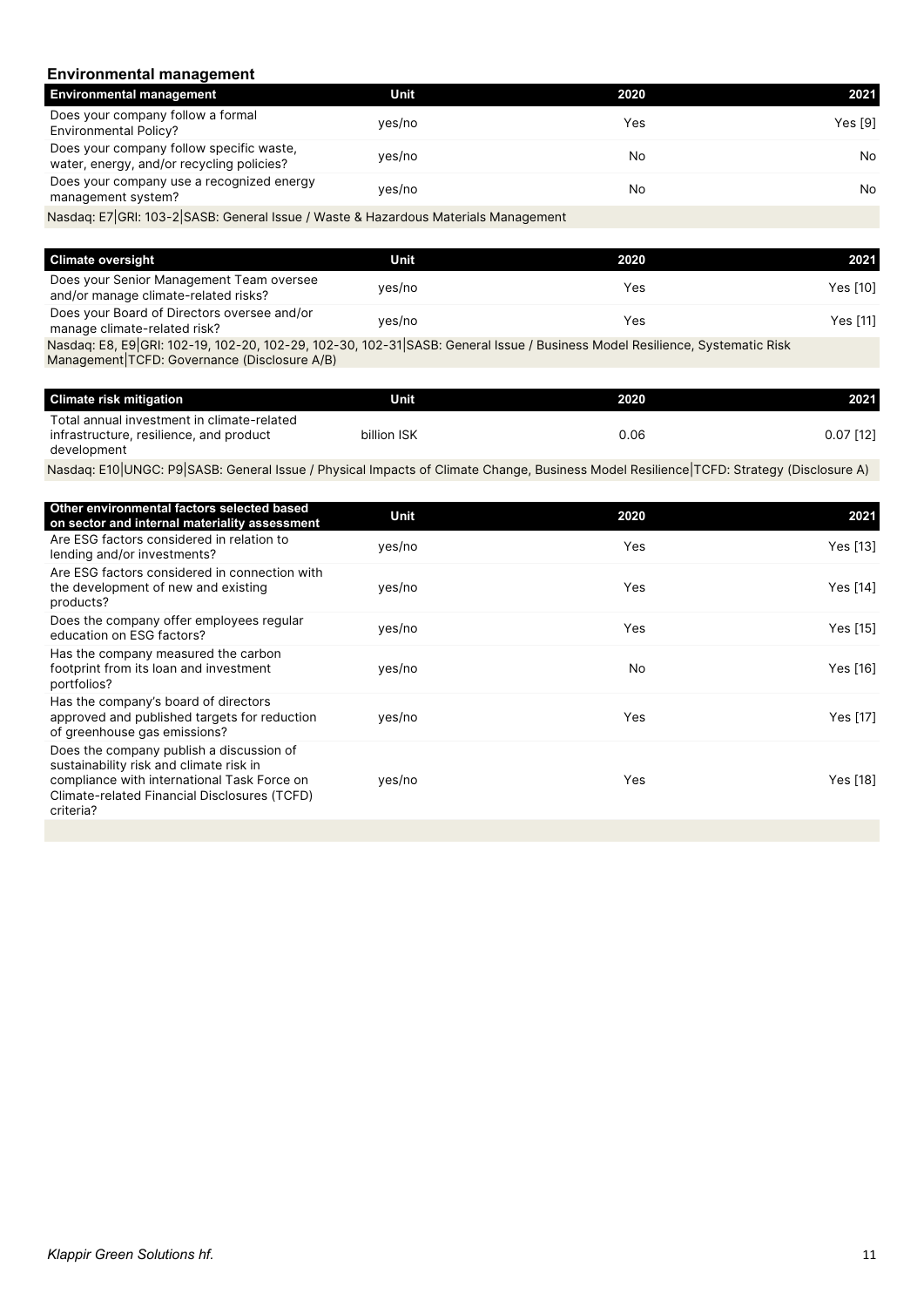<span id="page-11-0"></span>

| <b>Social</b>                                                  |        |      |      |
|----------------------------------------------------------------|--------|------|------|
| <b>CEO Pay Ratio</b>                                           | Unit   | 2020 | 2021 |
| CEO Salary & Bonus (X) to median FTE Salary                    | X:1    | 4.50 | 5.50 |
| Does your company report this metric in<br>regulatory filings? | yes/no | Yes  | Yes  |
| S1 UNGC: P6 GRI 102-38                                         |        |      |      |

| <b>Gender Pay Ratio</b>                                                         | Unit | 2020  | 2021  |
|---------------------------------------------------------------------------------|------|-------|-------|
| Median total compensation for men (X) to<br>median total compensation for women | X:   | 1.27  | I.30  |
| Outcome of equal pay certification                                              |      | 1.10% | 0.30% |
| $\sim$                                                                          |      |       |       |

S2|UNGC: P6|GRI: 405-2 | SASB: General Issue / Employee Engagement, Diversity & Inclusion

| <b>Employee Turnover</b>                                              | Unit | 2020   | 2021  |
|-----------------------------------------------------------------------|------|--------|-------|
| Full-time Employees                                                   |      |        |       |
| Year-over-year change for full-time<br>employees                      | $\%$ | 6.6%   | 10.1% |
| Dismissal                                                             | $\%$ | 1.8%   | 3.9%  |
| Retirement                                                            | %    | 2.1%   | 2.3%  |
| Job transition                                                        | $\%$ | 2.6%   | 3.9%  |
| Death                                                                 | $\%$ |        |       |
| Part-time Employees                                                   |      |        |       |
| Year-over-year change for part-time<br>employees                      | $\%$ | 8.0%   | 1.3%  |
| Dismissal                                                             | $\%$ |        | 0.5%  |
| Retirement                                                            | $\%$ |        | 0.5%  |
| Job transition                                                        | $\%$ | 8.0%   | 0.3%  |
| Death                                                                 | %    |        |       |
| Contractors and/or consultants                                        |      |        |       |
| Year-over-year change for contractors and/or<br>consultants           | $\%$ | 27.0%  |       |
| Dismissal                                                             | $\%$ | 100.0% |       |
| Retirement                                                            | $\%$ |        |       |
| Job transition                                                        | $\%$ |        |       |
| Death                                                                 | $\%$ |        |       |
| Gender                                                                |      |        |       |
| Men                                                                   | $\%$ | 6.0%   | 12.2% |
| Women                                                                 | $\%$ | 7.0%   | 10.8% |
| Age                                                                   |      |        |       |
| <20                                                                   | $\%$ | 0.0%   | 0.0%  |
| $20 - 29$                                                             | $\%$ | 2.2%   | 16.3% |
| $30 - 39$                                                             | $\%$ | 7.4%   | 11.0% |
| $40 - 49$                                                             | $\%$ | 6.9%   | 9.6%  |
| $50 - 59$                                                             | $\%$ | 3.5%   | 4.5%  |
| 60-69                                                                 | %    | 15.0%  | 22.8% |
| $70+$                                                                 | $\%$ | 0.0%   | 0.0%  |
| S3 UNGC: P6 GRI: 401-1b SDG: 12 SASB: General Issue / Labor Practices |      |        |       |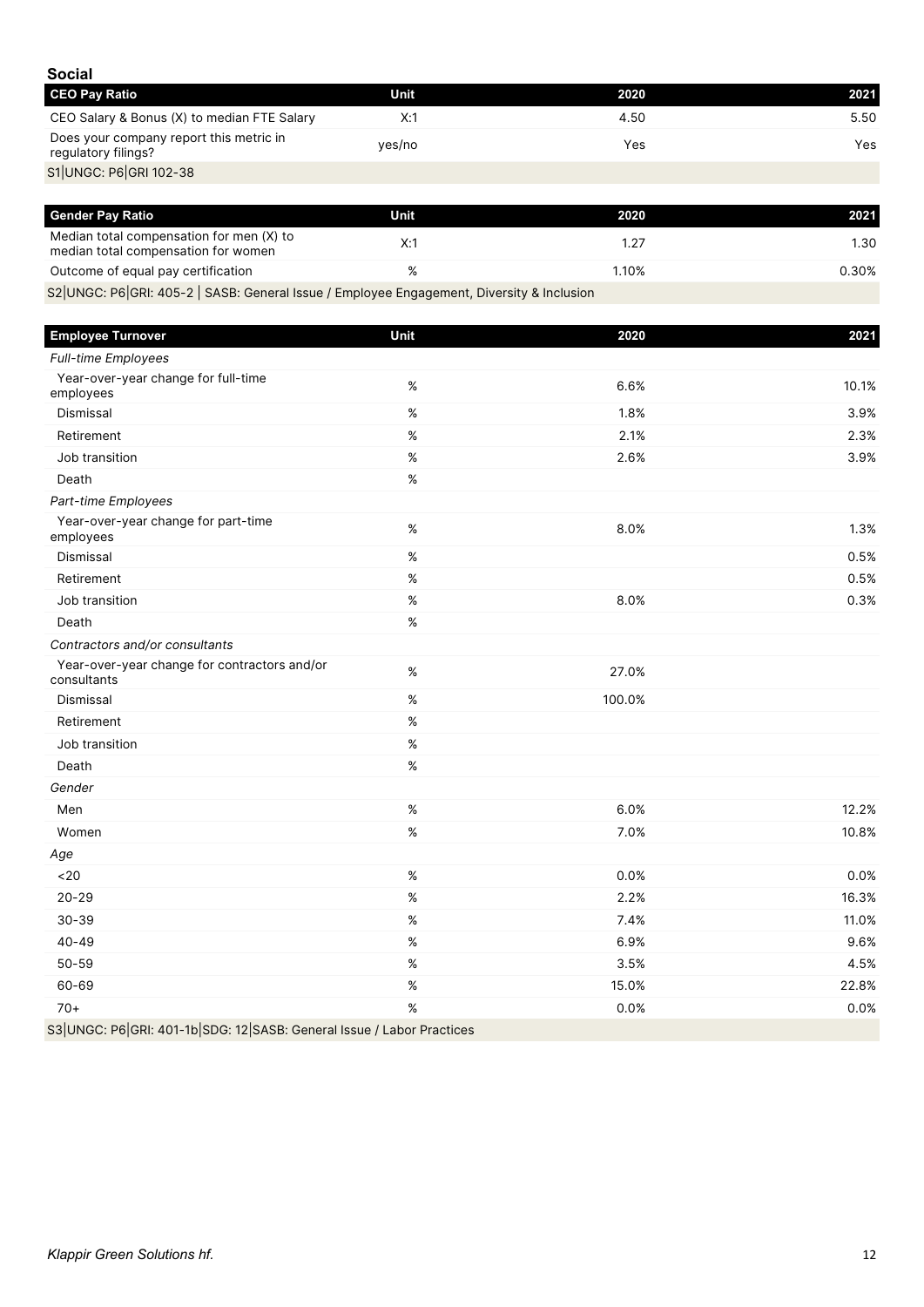| <b>Gender Diversity</b>                                         | Unit | 2020  | 2021  |
|-----------------------------------------------------------------|------|-------|-------|
| <b>Enterprise Headcount</b>                                     |      |       |       |
| Percentage of women in enterprise                               | %    | 57%   | 57%   |
| Women                                                           | no.  | 428.0 | 401.0 |
| Men                                                             | no.  | 317.0 | 299.0 |
| Other                                                           | no.  |       |       |
| Entry- and Mid-level Positions                                  |      |       |       |
| Percentage of women in entry- and mid-level<br>position         | %    | 59.0% | 60.0% |
| Women                                                           | no.  | 384.0 | 358.0 |
| Men                                                             | no.  | 269.0 | 251.0 |
| Other                                                           | no.  |       |       |
| Senior- and Executive-level Positions                           |      |       |       |
| Percentage of women in senior- and<br>executive-level positions | %    | 48.0% | 47.0% |
| Women                                                           | no.  | 44.0  | 43.0  |
| Men                                                             | no.  | 48.0  | 48.0  |
| Other                                                           | no.  |       |       |

S4|UNGC: P6|GRI: 102-8, 405-1|SASB: General Issue / Employee Engagement, Diversity & Inclusion

| <b>Temporary Worker Ratio</b>                                        | Unit | 2020 | 2021 |
|----------------------------------------------------------------------|------|------|------|
| Full-time positions                                                  | no.  | 28.0 | 12.0 |
| Total enterprise headcount held by part-time<br>employees            | $\%$ | 9.8% | 7.0% |
| Total enterprise headcount held by contractors<br>and/or consultants | %    |      |      |
| S5 GRI: 102-8 UNGC: P6                                               |      |      |      |

| <b>Non-Discrimination</b>                                                          | Unit   | 2020 | 2021     |
|------------------------------------------------------------------------------------|--------|------|----------|
| Does your company follow a sexual<br>harrassment and/or non-discriminatory policy? | yes/no | Yes  | Yes [19] |

S6|UNGC: P6|GRI: 103-2 (see also: GRI 406: Non-Discrimination 2016)|SASB: General Issue / Employee Engagement, Diversity & Inclusion

| <b>Injury Rate</b>                                                          | Unit | 2020 | 2021 |
|-----------------------------------------------------------------------------|------|------|------|
| Total number of injuries and fatalities, relative<br>to the total workforce |      | 0.0% | 0.0% |
| S7 GRI: 403-9 SDG: 3 SASB: General Issue / Employee Health & Safety         |      |      |      |

| <b>Global Health &amp; Safety</b>                                                                      | Unit   | 2020  | 2021     |
|--------------------------------------------------------------------------------------------------------|--------|-------|----------|
| Does your Company publish and follow an<br>occupational health and/or global health &<br>safety policy | yes/no | Yes   | Yes [20] |
| Total absence from work (X) to total working<br>hours of all employees                                 | X:1    | 0.030 | 0.020    |
| Absence from work due to long-term illness<br>(X) to total working hours of all employees              | X:1    | 0.012 | 0.004    |
| Absence from work due to short-term illness<br>(X) to total working hours of all employees             | X:1    | 0.018 | 0.013    |
|                                                                                                        |        |       |          |

S8|GRI: 103-2 (See also: GRI 403: Occupational Health & Safety 2018)|SDG: 3|SASB: General Issue / Employee Health & Safety

| <b>Child &amp; Forced Labor</b>                                                  | Unit   |   | 2020 | 2021         |
|----------------------------------------------------------------------------------|--------|---|------|--------------|
| Does your company follow a child labor policy?                                   | ves/no |   | Yes  | Yes [21]     |
| Does your company follow a forced labor<br>policy?                               | ves/no |   | Yes  | Yes.         |
| If yes, do your child and/or forced labor policy<br>cover suppliers and vendors? | yes/no |   | Yes  | Yes [22]     |
|                                                                                  |        | . |      | . <b>.</b> . |

S9|GRI: 103-2 (See also: GRI 408: Child Labor 2016, GRI 409: Forced or Compulsory Labor, and GRI 414: Supplier Social Assessment 2016) |UNGC: P4, P5|SDG: 8|SASB: General Issue / Labor Practices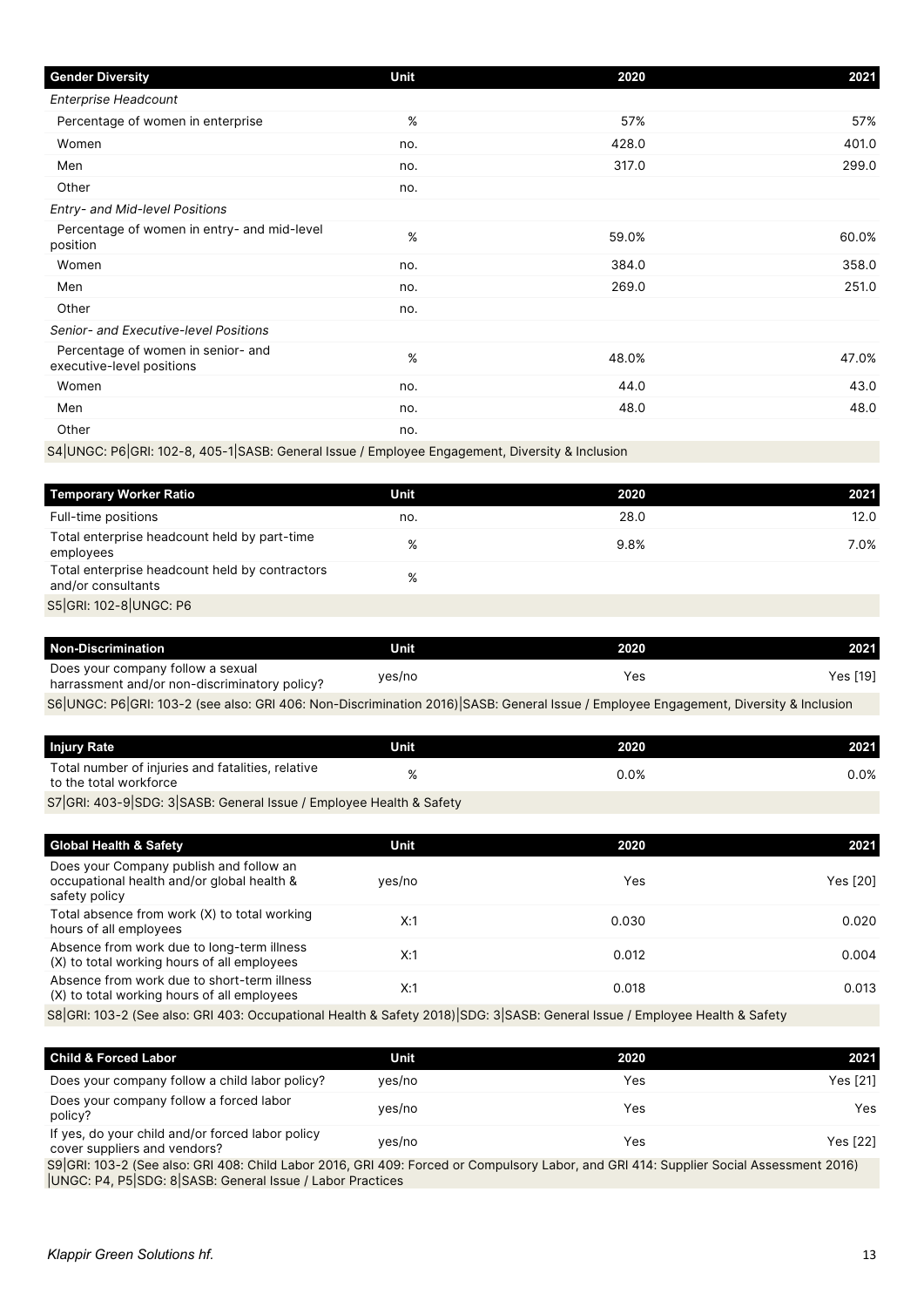| <b>Human Rights</b>                                                   | Unit   | 2020 | 2021     |
|-----------------------------------------------------------------------|--------|------|----------|
| Does your company publish and follow a<br>human rights policy?        | yes/no | Yes  | Yes [23] |
| If yes, does your human rights policy cover<br>suppliers and vendors? | yes/no | Yes  | Yes [24] |

S10|GRI: 103-2 (See also: GRI 412: Human Rights Assessment 2016 & GRI 414: Supplier Social Assessment 2016)|UNGC: P1, P2|SDG: 4, 10, 16| SASB: General Issue / Human Rights & Community Relations

| 2020 | 2021                                                             |
|------|------------------------------------------------------------------|
| Yes  | Yes [25]                                                         |
| Yes  | Yes [26]                                                         |
| Yes  | Yes [27]                                                         |
| Yes  | Yes [28]                                                         |
| Yes  | Yes [29]                                                         |
| Yes  | Yes [30]                                                         |
|      | Unit<br>yes/no<br>yes/no<br>yes/no<br>yes/no<br>yes/no<br>yes/no |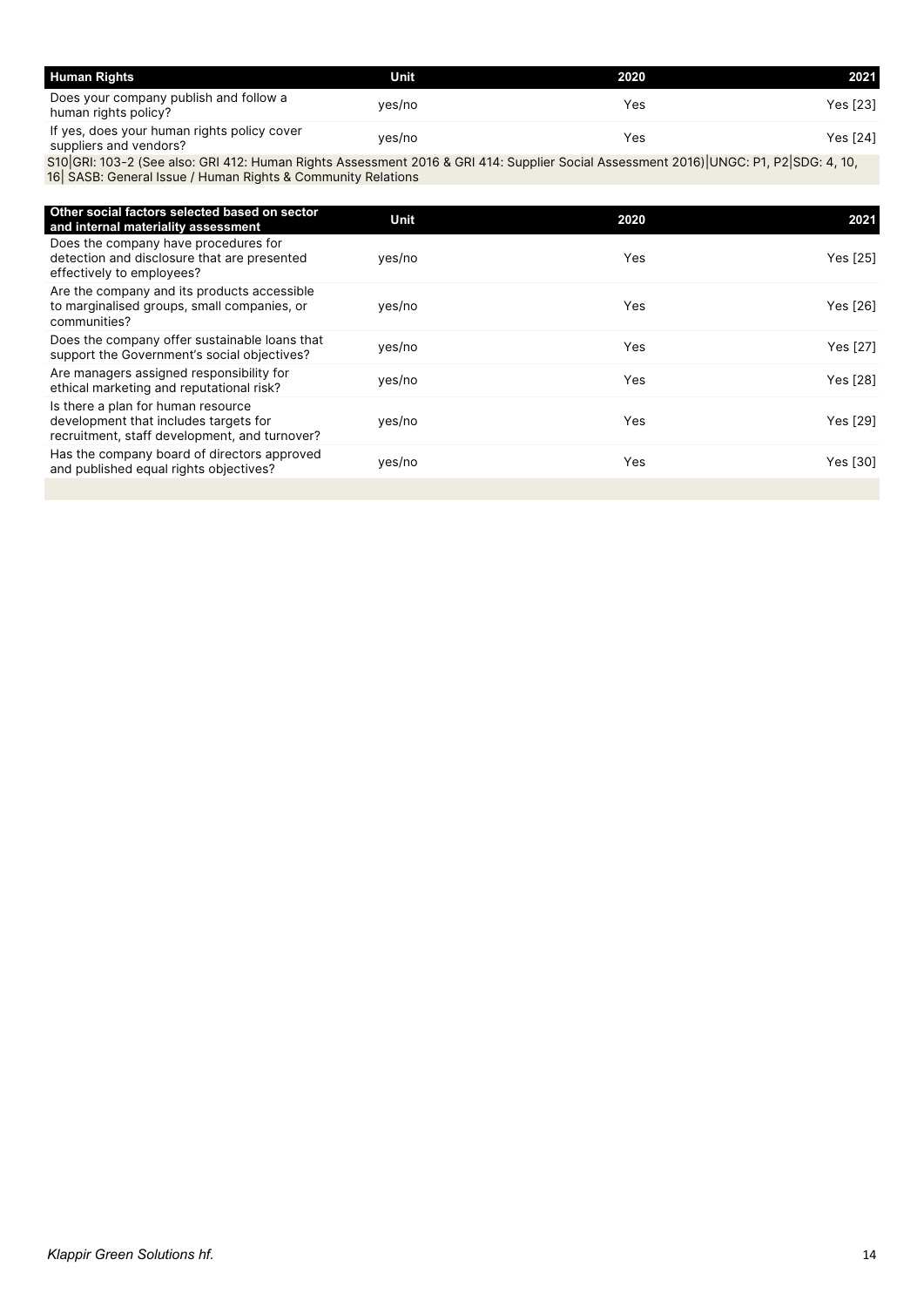<span id="page-14-0"></span>

| Governance                                                                                                                |        |           |            |
|---------------------------------------------------------------------------------------------------------------------------|--------|-----------|------------|
| <b>Board Diversity</b>                                                                                                    | Unit   | 2020      | 2021       |
| Total board seats occupied by women (as<br>compared to men)                                                               | %      | 57.0%     | 43.0% [31] |
| Committee chairs occupied by women (as<br>compared to men)                                                                | %      | 67.0%     | 67.0% [32] |
| G1 GRI 405-1 SDG: 10 SASB: General Issue / Employee Engagement, Diversity & Inclusion (See also: SASB Industry Standards) |        |           |            |
|                                                                                                                           |        |           |            |
| <b>Board Independence</b>                                                                                                 | Unit   | 2020      | 2021       |
| Does the company prohibit CEO from serving<br>as board chair?                                                             | yes/no | Yes       | Yes [33]   |
| Total board seats occupied by independents                                                                                | %      | 100%      | 100% [34]  |
| G2 GRI: 102-23, 102-22                                                                                                    |        |           |            |
|                                                                                                                           |        |           |            |
| <b>Incentivized Pay</b>                                                                                                   | Unit   | 2020      | 2021       |
| Are executives formally incentivized to perform<br>on sustainability                                                      | yes/no | <b>No</b> | No [35]    |
| G3 GRI: 102-35                                                                                                            |        |           |            |
|                                                                                                                           |        |           |            |
| <b>Collective Bargaining</b>                                                                                              | Unit   | 2020      | 2021       |
| Total enterprise headcount covered by<br>collective bargaining agreements (X) to the<br>total employee population         | %      | 100.0     | 100.C      |
| G4 UNGC: P3 SDG: 8 GRI: 102-41 SASB: General Issue / Labor Practices (See also: SASB Industry Standards)                  |        |           |            |
|                                                                                                                           |        |           |            |
| <b>Supplier Code of Conduct</b>                                                                                           | Unit   | 2020      | 2021       |
| Are your vendors or suppliers required to<br>follow a Code of Conduct                                                     | yes/no | No        | Yes [36]   |

| If yes, what percentage of your suppliers have                                                                                |      |       |
|-------------------------------------------------------------------------------------------------------------------------------|------|-------|
| formally certified their compliance with the                                                                                  | 0.0% | 46.0% |
| code                                                                                                                          |      |       |
| CELLINGC: D2 D2 D4 D8 CDI: 102-16 103-2 (See also: CDI 308: Supplier Environmental Assessment 2016 & CDI 111: Supplier Social |      |       |

G5|UNGC: P2, P3, P4, P8|GRI: 102-16, 103-2 (See also: GRI 308: Supplier Environmental Assessment 2016 & GRI 414: Supplier Social Assessment 2016|SDG: 12|SASB General Issue / Supply Chain Management (See also: SASB Industry Standards)

| <b>Ethics &amp; Anti-Corruption</b>                                                                    | Unit   | 2020  | 2021            |
|--------------------------------------------------------------------------------------------------------|--------|-------|-----------------|
| Does your company follow an Ethics and/or<br>Anti-Corruption policy?                                   | yes/no | Yes   | <b>Yes [37]</b> |
| If yes, what percentage of your workforce has<br>formally certified its compliance with the<br>policy? |        | 99.0% | 98.0%           |
| CellINCC: D10 SDC: 16 CDI: 102-16 102-2 (See also: CDI 205: Anti-Corruption 2016)                      |        |       |                 |

G6|UNGC: P10|SDG: 16|GRI: 102-16, 103-2 (See also: GRI 205: Anti-Corruption 2016)

| <b>Data Privacy</b>                                        | Unit   | 2020 | 2021     |
|------------------------------------------------------------|--------|------|----------|
| Does your company follow a Data Privacy<br>policy?         | yes/no | Yes  | Yes [38] |
| Has your company taken steps to comply with<br>GDPR rules? | yes/no | Yes  | Yes.     |

G7|GRI: 418 Customer Privacy 2016|SASB: General Issue / Customer Privacy, Data Security (See also: SASB Industry Standards)

| <b>ESG Reporting</b>                                           | Unit   | 2020 | 2021     |
|----------------------------------------------------------------|--------|------|----------|
| Does your company publish a sustainability<br>report?          | yes/no | Yes  | Yes [39] |
| Is sustainability data included in your<br>regulatory filings? | yes/no | Yes  | Yes      |
| G8UNGC: P8                                                     |        |      |          |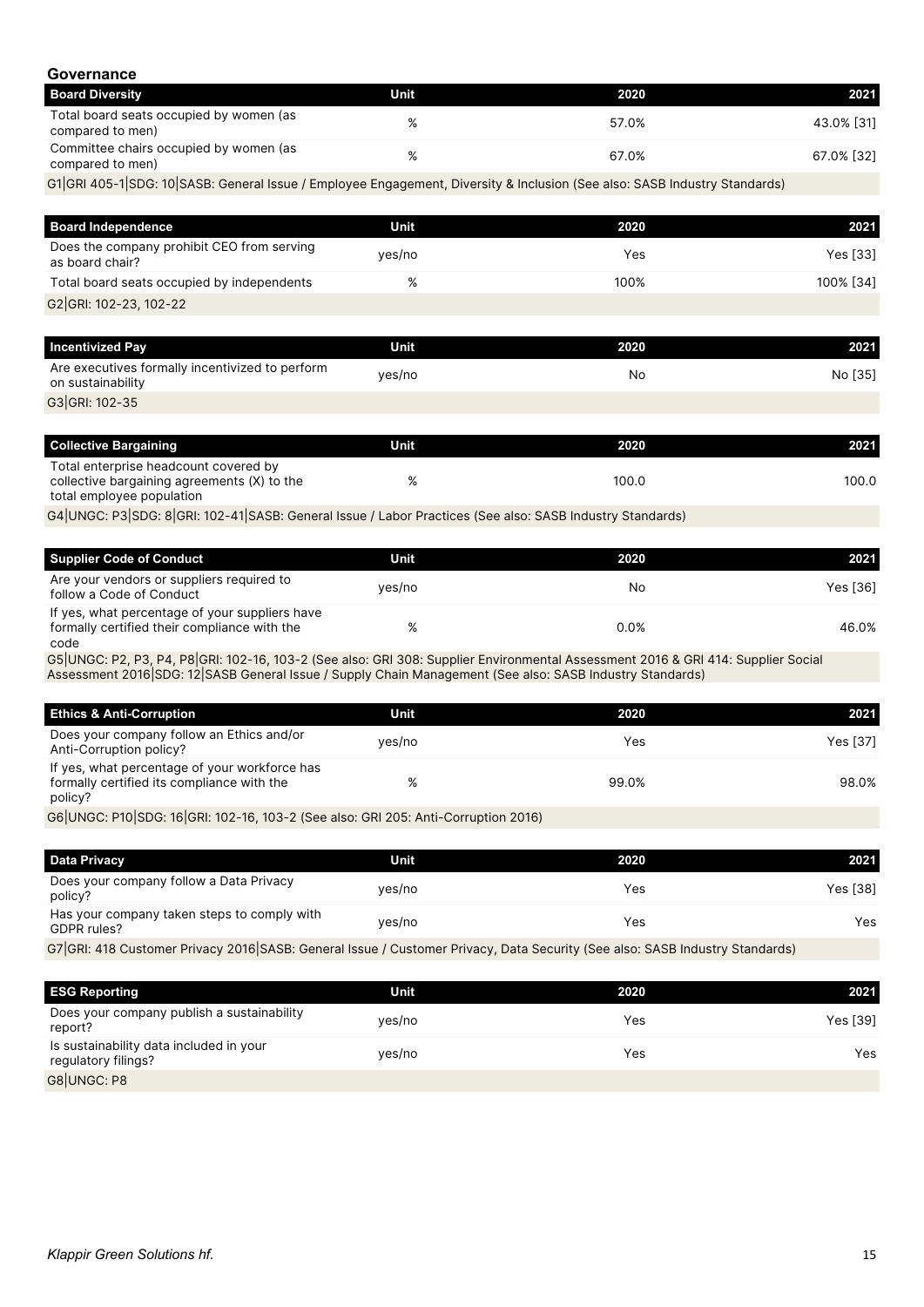| <b>Disclosure Practices</b>                                                              | Unit   | 2020 | 2021     |
|------------------------------------------------------------------------------------------|--------|------|----------|
| Does your company provide sustainability data<br>to sustainability reporting frameworks? | yes/no | Yes  | Yes [40] |
| Does your company focus on specific UN<br>Sustainable Development Goals (SDGs)?          | yes/no | Yes  | Yes [41] |
| Does your company set targets and report<br>progress on the UN SDGs?                     | yes/no | Yes  | Yes [42] |
| G9 UNGC: P8                                                                              |        |      |          |

| <b>External Assurance</b>                                                     | Unit   | 2020 | 2021     |
|-------------------------------------------------------------------------------|--------|------|----------|
| Are your sustainability disclosures assured or<br>validated by a third party? | yes/no | Yes  | Yes [43] |
| G10 UNGC: P8 GRI: 102-56                                                      |        |      |          |

| Other corporate governance factors selected<br>based on sector and internal materiality<br>assessment | Unit   | 2020 | 2021            |
|-------------------------------------------------------------------------------------------------------|--------|------|-----------------|
| Has the company examined ESG risk in<br>connection with unlikely major occurrences?                   | yes/no | Yes  | Yes [44]        |
| Has the company examined long-term risk in<br>connection with ESG factors?                            | yes/no | Yes  | Yes [45]        |
| Does the company enforce a competition law<br>plan?                                                   | yes/no | Yes  | Yes [46]        |
| Does the company enforce a policy on<br>conflicts of interests?                                       | yes/no | Yes  | <b>Yes [47]</b> |
| Does the company enforce a policy on<br>handling of complaints?                                       | yes/no | Yes  | Yes [48]        |
| What obligations or accords has the company<br>undertaken in connection with ESG issues?              | yes/no | Yes  | Yes [49]        |
|                                                                                                       |        |      |                 |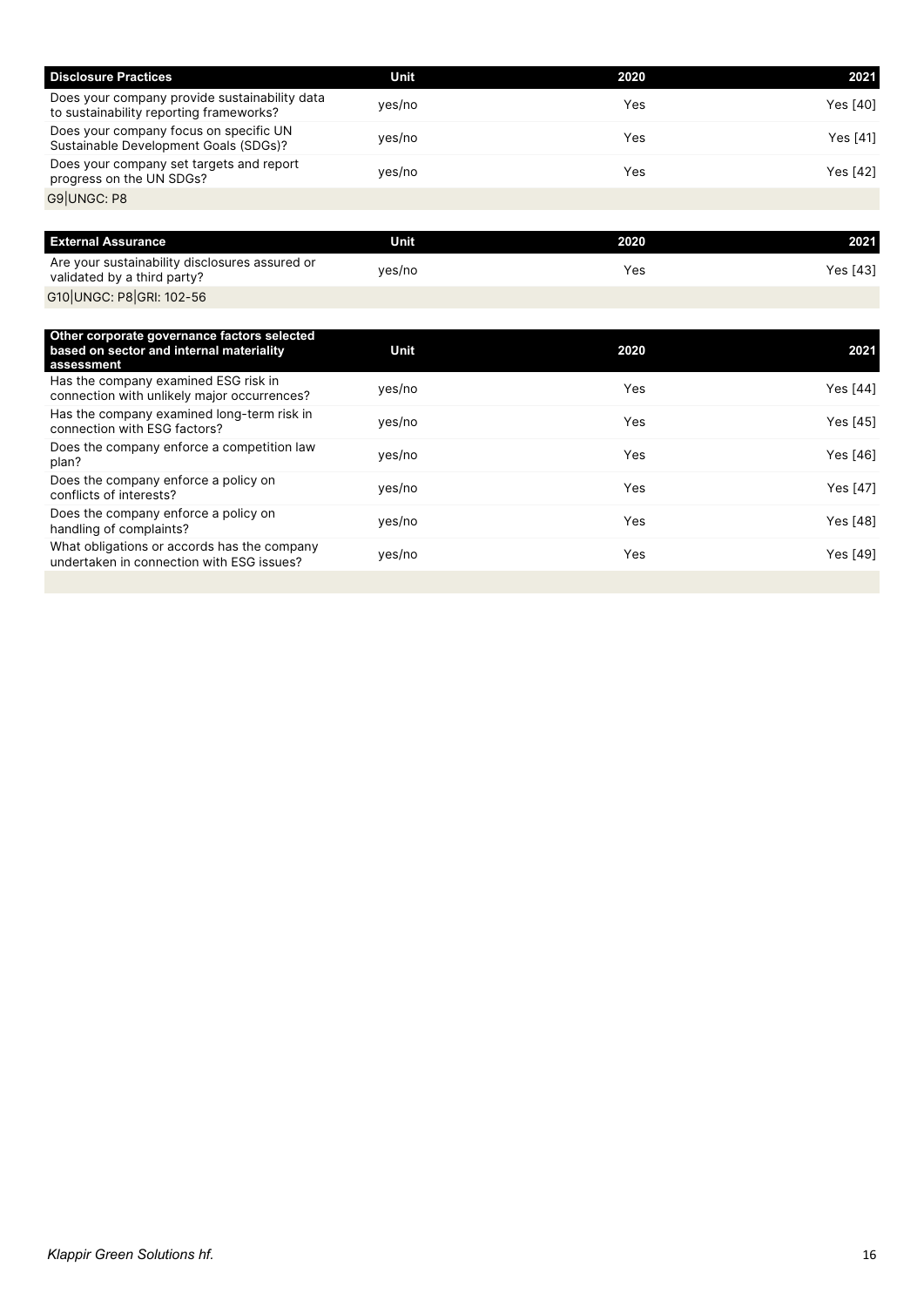### <span id="page-16-0"></span>Methodology

The calculation methods, constants, and the statement are based on the Greenhouse Gas (GHG) Protocol, which is a standardized methodology used to calculate the environmental footprint of both companies and organizations. Klappir is committed to sourcing the highest quality emission factors available.

#### **Direct & Indirect GHG Emissions**

The GHG Protocol divides emissions into three scopes to effectively set boundaries between direct and indirect emissions:

- $\bullet$  Scope 1 accounts for direct GHG emissions from a company's operations. Direct emissions occur from sources that are owned or controlled by the company.
- $\bullet$  Scope 2 accounts for indirect GHG emissions relating to electricity consumption, heating, and cooling. Emissions of this type do not occur within organizational boundaries of the company and are therefore considered to be indirect.
- Scope 3 accounts for indirect GHG emissions from Íslandsbanki's value chain.

#### **CO<sup>2</sup> equivalents**

The GHG emissions are reported in tonnes  $CO<sub>2</sub>$  equivalents (tCO<sub>2</sub>e). CO<sub>2</sub> equivalents is a quantity that describes, for a given mixture and amount of GHG, the amount of  $CO<sub>2</sub>$  that would have the same global warming potential (GWP), i.e. the ability of a gas to trap heat in the atmosphere when measured over the timescale of 100 years. Methane (CH<sub>4</sub>) does for example have a global warming potential of about 25 CO<sub>2</sub>e and nitrous oxide  $(N_2O)$  of around 298 CO<sub>2</sub>e. The statement therefore reports all greenhouse gas emissions in tonnes  $CO<sub>2</sub>e$ .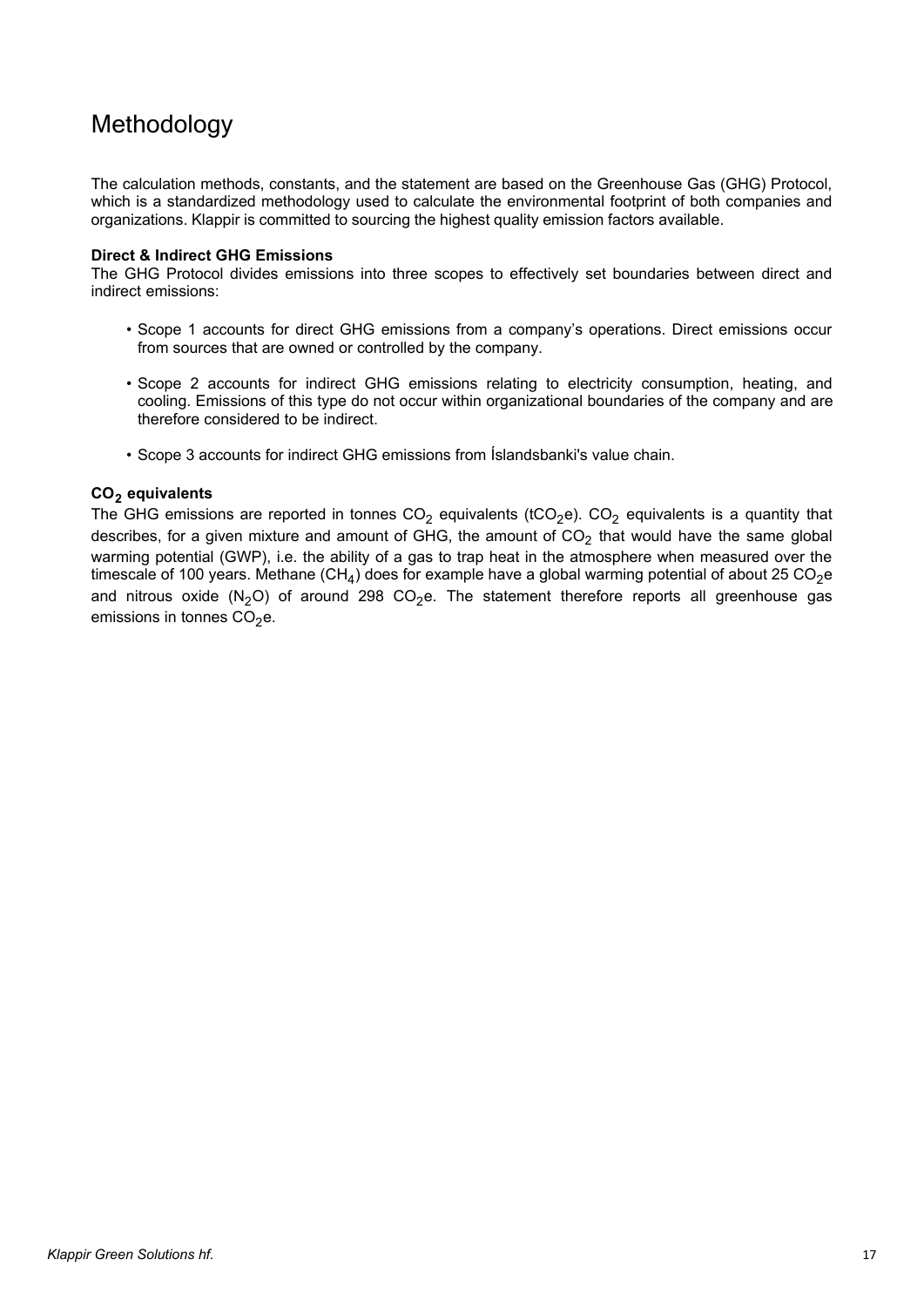## <span id="page-17-0"></span>**Definitions**

#### **Emission Intensity**

Emission intensity figures are based on combined Scope 1, Scope 2, and Scope 3. Emission intensity is calculated by dividing GHG emissions by a selected operational parameter unit, and is reported as  $tCO<sub>2</sub>e$ per unit (such as tCO<sub>2</sub>e per revenue unit). Emission intensity indicators are used to measure and compare the company's emissions relative to its operational scale.

#### **Direct & Indirect Energy Consumption**

The total energy consumption measures all energy consumed by the company, including fuels for the company's vehicles (Scope 1) and energy from electricity and hot water (Scope 2). The energy consumption is reported by source in kilowatt-hours (kWh).

#### **Energy Intensity**

Energy intensity is calculated by dividing the total energy consumption by a selected operational parameter unit, and is reported as kWh per unit (such as kWh per full-time equivalent employee (FTEe)). Energy intensity indicators are used to measure the efficiency of energy usage and compare the company's energy consumption relative to its operational scale.

#### **Waste Intensity**

Waste intensity indicates how much waste (in kilograms) is generated in relation to a selected operational parameter. This metric can help the company estimate whether waste increases or decreases according to the changes in operational parameters.

#### **Scope 2 (location-based)**

Scope 2 includes the emissions from electricity and water purchased from the grid.

#### **Purchased Goods and Services**

Includes upstream (cradle-to-gate) emissions from the production of products and services purchased or acquired by the reporting company in the reporting year.

#### **Capital Goods**

Includes all upstream (cradle-to-gate) emissions from the production of capital goods purchased or acquired in the reporting year.

#### **Fuel- and Energy Related Emissions**

Includes emissions related to the production of fuels and energy purchased and consumed by the reporting company in the reporting year that are not included in scope 1 or scope 2.

#### **Upstream Transportation and Distribution**

Transportation and distribution of products purchased in the reporting year, between a company. Third party transportation and distribution services purchased by the reporting company in the reporting year, including inbound logistics, outbound logistics and third-party transportation and distribution between a company's own facilities.

#### **Waste Generated in Operations**

Emissions from third-party disposal and treatment of waste in the reporting year.

#### **Business Travel**

Emissions from the transportation of employees for business related activities in the reporting year.

#### **Employee Commuting**

Emissions from the transportation of employees between their homes and their worksites.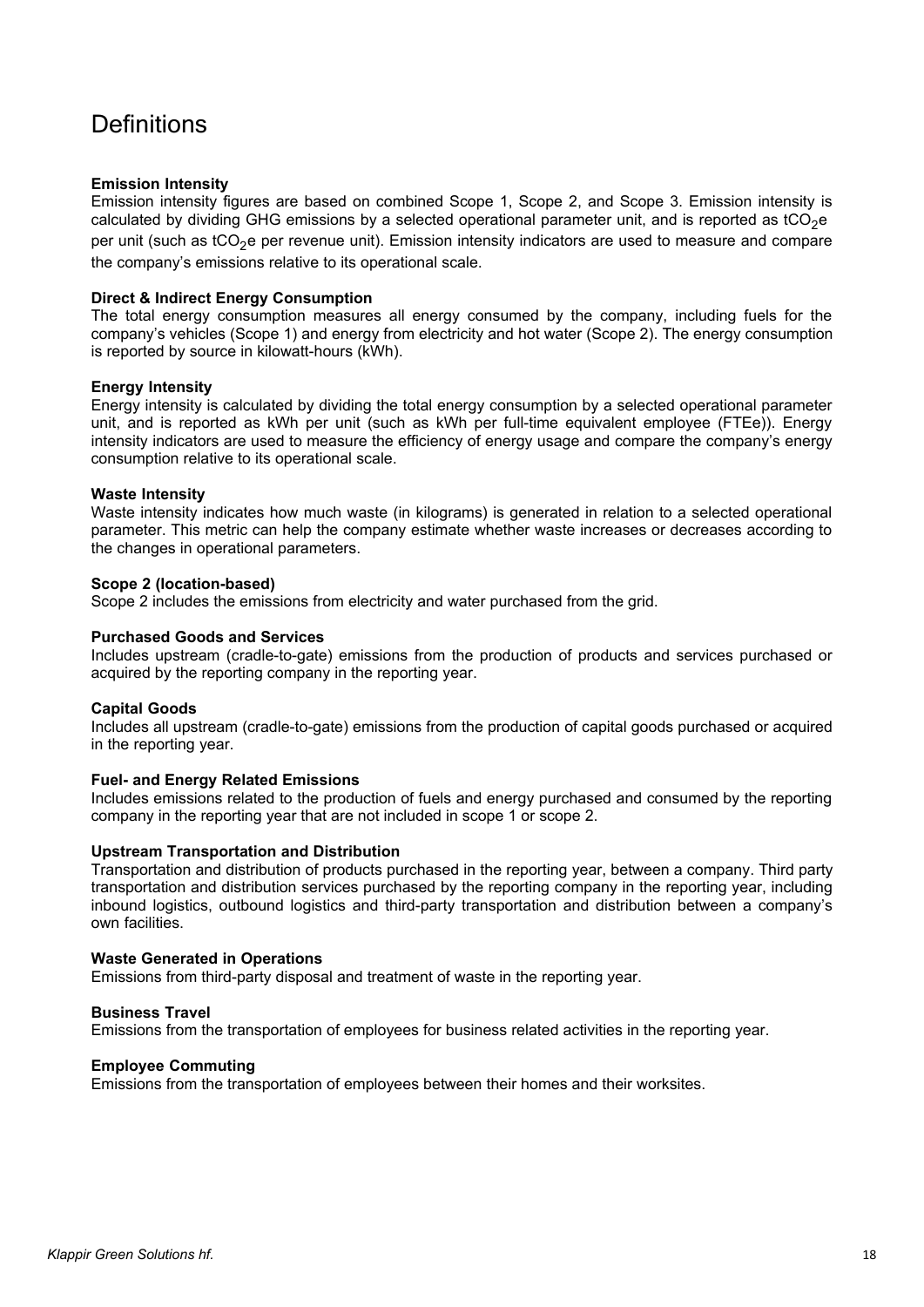### <span id="page-18-0"></span>Notes

- [1] FTE number for 2020 has been corrected from last years report.
- [2] The branch in Vestmannaeyjar moved to a new and smaller location.
- [3] Food for canteen was included in the 2021 measurements for the first time.
- [4] Electricity usage in data centers was included in the 2021 measurements for the first time.
- [5] Purchasing of vehicles was included in the 2021 measurements for the first time.
- [6] Fuel- and energy-related activities were included in the 2021 measurements for the first time.
- [7] Electricity usage is based on actual readings of meter readings in HQ and branches. 1% of the electricity use is estimated based on last years usage as actual data could not be provided at the time of this report.
- [8] Hot water usage is based on actual readings of meter readings in HQ and branches. 23% of the hot water use is estimated based on last years usage as actual data could not be provided at the time of this report.
- [9] See the Bank's Sustainability Strategy, Chapter 2 on environmental issues: https://www.islandsbanki.is/en/product/about/policy-on-sustainability-en
- [10] The CEO is responsible for executing the strategy and has appointed a Sustainability Committee as a main building block of the governance structure. The Committee is the formal forum for discussions on all issues related to sustainability risk, sustainable procurement, and business opportunities related to sustainability. The Committee is independent from credit committees and needs to approve proposals for sustainable loans and investments before they are included in the Sustainable Financing Framework. The committee is chaired by the CEO and manned by the CFO, Head of Sustainability, senior representatives from business departments and Risk Management.
- [11] The Board of Directors has approved the Sustainability Policy and sets the Bank's strategy and risk appetite in terms of sustainability risk. The Board is regularly updated on corporate sustainability matters and the usage of the Bank's Sustainable Financing Framework. The Corporate Governance, Compensation, and Human Resource subcommittee of the Board assists the Board in fulfilling its oversight responsibilities concerning sustainability. The monthly Risk Dashboard includes a section on current sustainability risk and the Bank's ICAAP methodology mandates a separate chapter on possible future sustainability risk, both at the Board-level.
- [12] Investments in climate risk mitigation include electric vehicles, charging stations for electric vehicles, relevant advisory services and software, carbon offset, membership fees, etc.
- [13] Yes. Sustainability risk is being integrated into the lending process. As of year-end 2021 24% of credit risk exposure (excluding individual banking and small enterprises which are out of scope) has been assessed with regards to ESG risk (See further details in the Pillar 3 risk report).
- [14] Yes. Sustainability risk is considered as part of the formal product approval process.
- [15] At least 27 diverse sustainability related educational events were offered to staff members in 2021, that is on average one even every 2 weeks.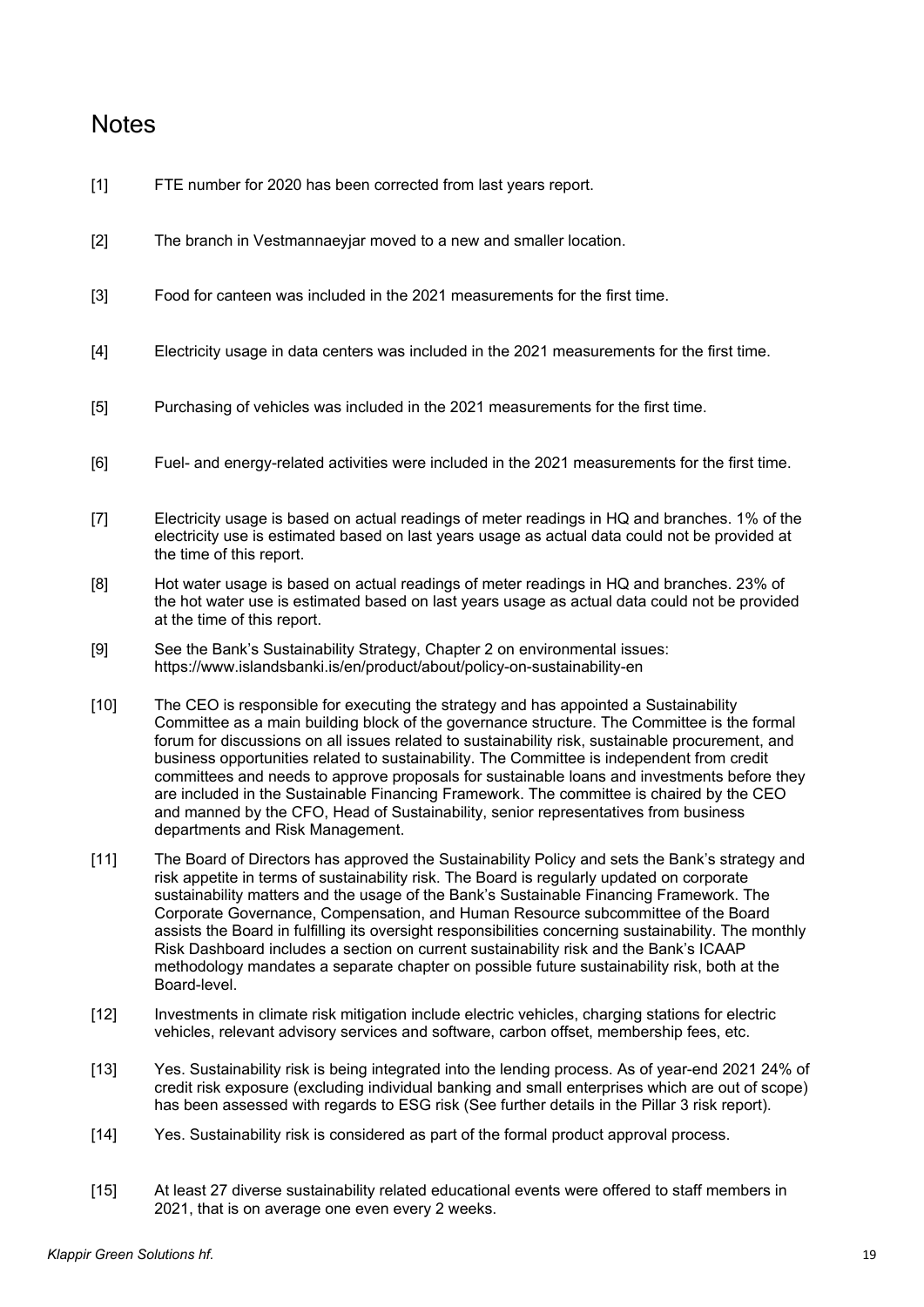- [16] The bank has issued a report on finance emissions in 2019 and 2020. Results for 2021 are due later in 2022 once corporate customer emission disclosures are available.
- [17] The Bank's objective is to shrink the carbon footprint from its operations by 50% between 2019 and 2024. For further information, see: https://www.islandsbanki.is/en/product/about/policyonsustainability-en
- [18] Yes, as part of the Pillar 3 risk report.
- [19] Íslandsbanki's human resources policy stresses equal opportunity and working systematically to combat discrimination, sexual harassment, and bullying: https://www.islandsbanki.is/en/product/about/human-resources-strategy
- [20] Íslandsbanki cares about its employees' well-being and supports their health in a number of ways, in line with its human resources policy. The policy discusses the importance of an encouraging work environment, among other topics: https://www.islandsbanki.is/en/product/about/human-resources-strategy
- [21] Íslandsbanki's Sustainability Strategy states that the Bank will not do business with any party that is connected in any way with child labour or forced labour: https://www.islandsbanki.is/en/product/about/policy-on-sustainability-en
- [22] Íslandsbanki's Suppliers' Code of Conduct states that the Bank refuses to conduct business with entities that violate human rights including slavery, forced labor or child labor.
- [23] The Bank's Sustainability policy states that the Bank emphasises respect for human rights and that it does not conduct business related to any human rights violations, such as discrimination based on gender, religion or race, inequality in the labour market as well as slavery and child labour. See the Sustainability Strategy: https://www.islandsbanki.is/en/product/about/policyonsustainability-en
- [24] The Suppliers' Code of Conduct emphasises compliance with regulatory requirements and international human rights agreements: https://cdn.islandsbanki.is/image/upload/v1/documents/islandsbanki\_suppliers\_code\_of\_condu ct.pdf
- [25] Yes. Mechanisms for anonymous reporting of inappropriate conduct are available to all employees. See also: https://www.islandsbanki.is/en/article/reporting-alleged-misconduct
- [26] Yes. Various factors such as equal rights and accessibility are considered. Furthermore, the Bank stresses that its offices and branches must be accessible to marginalised groups, small companies, and communities.
- [27] Yes. Íslandsbanki was the first bank to publish a Sustainable Financing Framework in 2019. https://cdn.islandsbanki.is/image/upload/v1/documents/ISB\_Sustainable\_Financing\_Framewor k.pdf
- [28] Managers are responsible for ethical marketing and reputational risk, and there is targeted annual management training covering a large number of these and related factors.
- [29] The Bank has in place a plan for human resource development that includes targets for recruitment, staff development, and turnover.
- [30] Yes. The Bank aims to have a gender ratio of 40% or better in its management teams and to increase the number of women in its investment banking and IT departments. For further information, see: https://www.islandsbanki.is/en/product/about/policy-on-sustainability-en
- [31] Since 2017, the gender ratio has been as equal as is possible in a seven-member board, with three women and four men, or vice versa.
- [32] Women chaired two of three committees at the end of 2021.
- [33] According to Article 18 of the Board Protocols, the CEO is not authorised to chair the Board without the express authorisation of the Board.